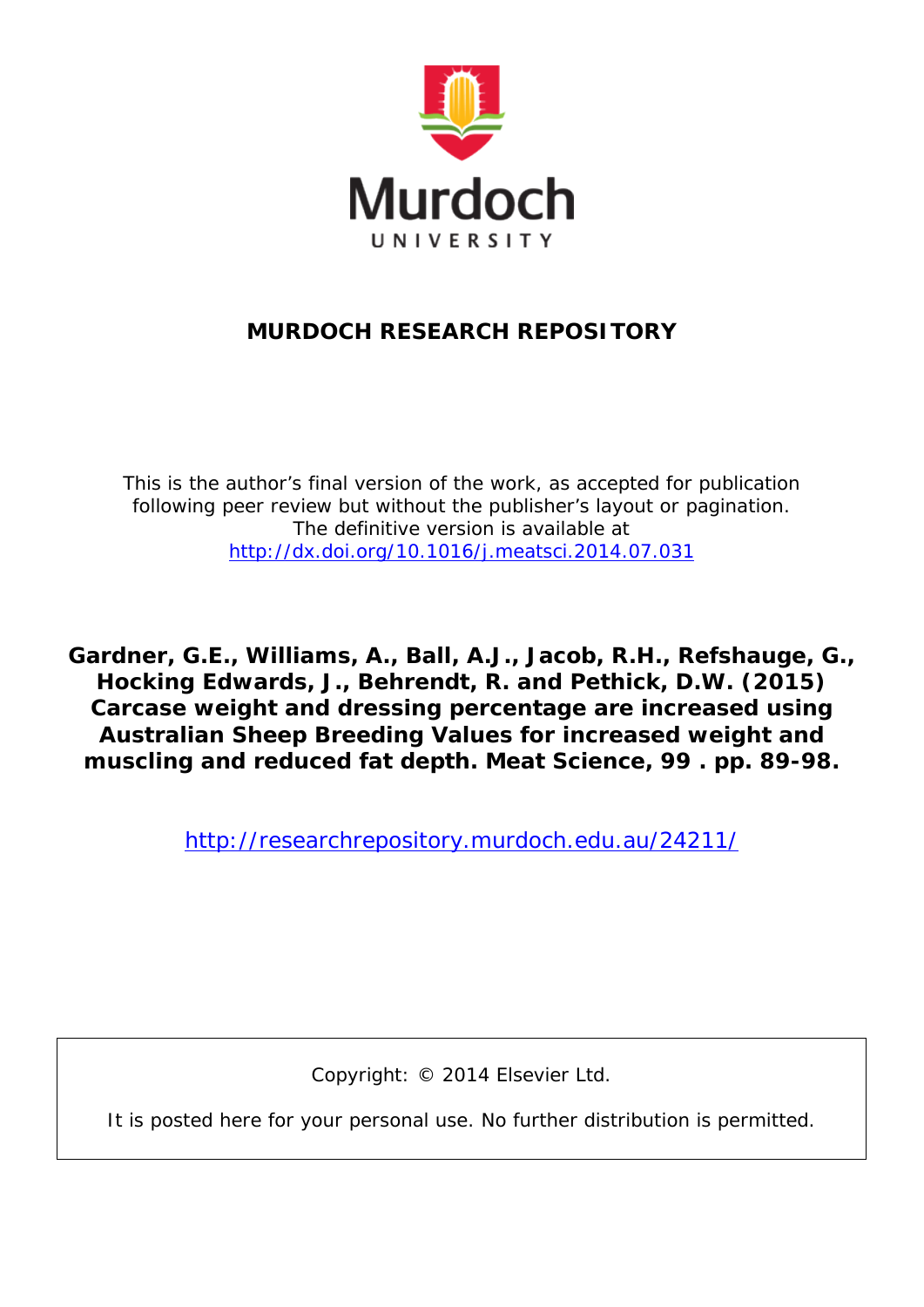### -- -

Carcase weight and dressing percentage are increased using Australian Sheep Breeding Values for increased weight and muscling and reduced fat depth

G.E. Gardner, A. Williams, A.J. Ball, R.H. Jacob, G. Refshauge, J. Hocking Edwards, R. Behrendt, D.W. Pethick

| PII:       | S0309-1740(14)00262-9              |
|------------|------------------------------------|
| DOI:       | doi: 10.1016/j.meatsci.2014.07.031 |
| Reference: | <b>MESC 6518</b>                   |

To appear in: *Meat Science*

Received date: 21 May 2013 Revised date: 21 July 2014 Accepted date: 28 July 2014

|                                  | SCIENCE                          |
|----------------------------------|----------------------------------|
|                                  | <b>SCIENCE</b><br><b>SCIENCE</b> |
| MEAT<br>An International Iournal | <b>SCIENCE</b>                   |
|                                  | SCIENCE<br>SCIENCE               |
|                                  | SCIENCE                          |
|                                  | SCIENCE<br>SCIENCE               |
| ScienceDirect                    | SCIENCE                          |

Please cite this article as: Gardner, G.E., Williams, A., Ball, A.J., Jacob, R.H., Refshauge, G., Hocking Edwards, J., Behrendt, R. & Pethick, D.W., Carcase weight and dressing percentage are increased using Australian Sheep Breeding Values for increased weight and muscling and reduced fat depth, *Meat Science* (2014), doi: [10.1016/j.meatsci.2014.07.031](http://dx.doi.org/10.1016/j.meatsci.2014.07.031)

This is a PDF file of an unedited manuscript that has been accepted for publication. As a service to our customers we are providing this early version of the manuscript. The manuscript will undergo copyediting, typesetting, and review of the resulting proof before it is published in its final form. Please note that during the production process errors may be discovered which could affect the content, and all legal disclaimers that apply to the journal pertain.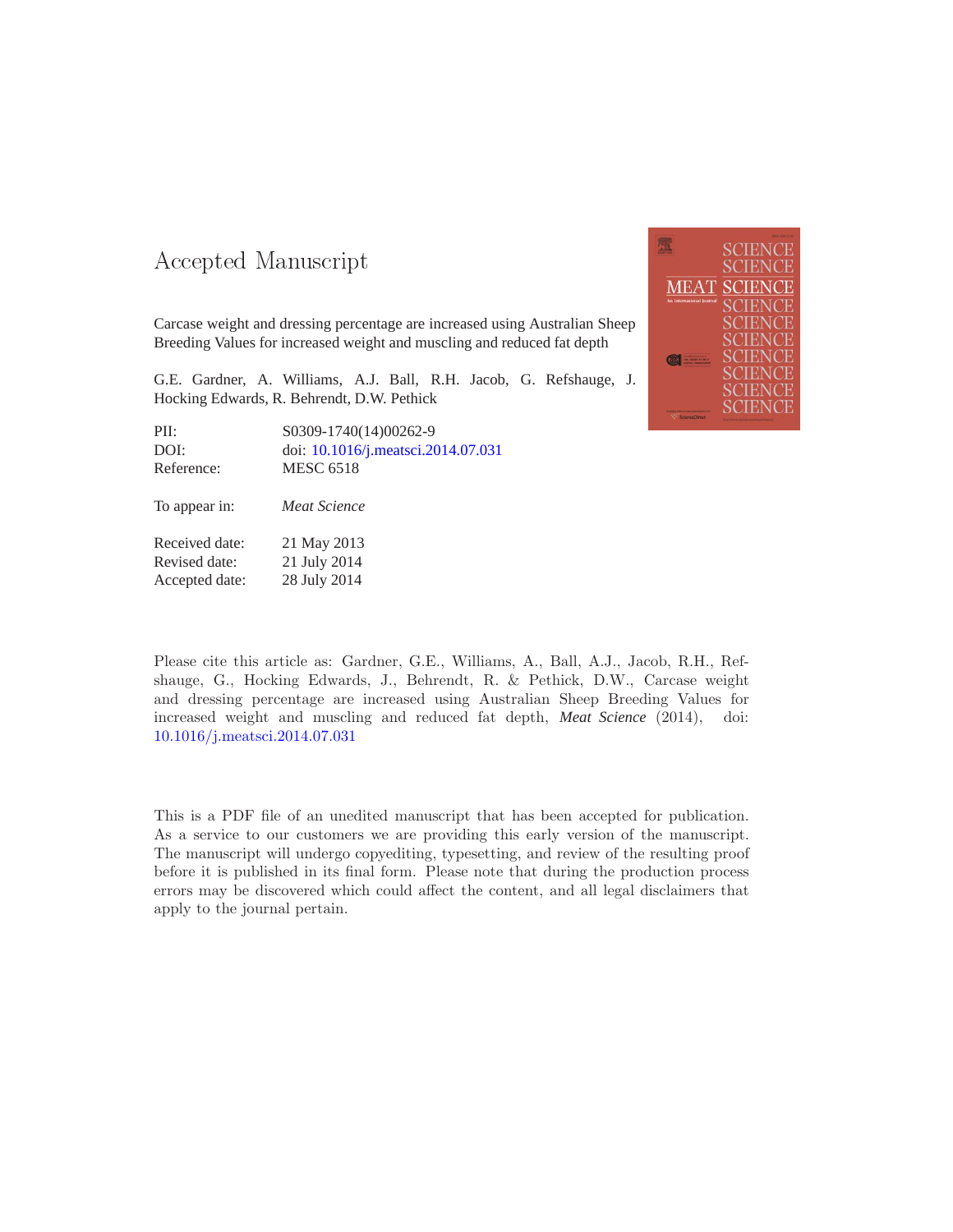# **CEPTED MANUS**

### **Carcase weight and dressing percentage are increased using Australian Sheep Breeding Values for increased weight and muscling and reduced fat depth.**

G.E. Gardner <sup>a,b</sup>, A. Williams <sup>a,b</sup>, A.J. Ball <sup>a,c</sup>, R.H. Jacob <sup>a,d</sup>, G. Refshauge<sup>a,e</sup>, J. Hocking Edwards <sup>a,f</sup>, R. Behrendt <sup>a,g</sup>, D.W. Pethick <sup>a,b</sup>

rdner <sup>a.o</sup>, A. Williams <sup>a.o</sup>, A.J. Ball <sup>a.c</sup>, R.H. Jacob <sup>a.d</sup>, G. Refshauge<br>Edwards <sup>a.f</sup>, R. Behrendt <sup>a.g</sup>, D.W. Pethick <sup>a.b</sup><br>fian Cooperative Research Centre for Sheep Industry Innovation, i.h<br>University, School o *<sup>a</sup>Australian Cooperative Research Centre for Sheep Industry Innovation, Australia <sup>b</sup>Murdoch University, School of Veterinary & Biomedical Sciences, Western Australia 6150, Australia*

*<sup>c</sup>University of New England, Meat & Livestock Australia, New South Wales 2351, Australia*

*<sup>d</sup>Department of Agriculture and Food, Western Australia 6151, Australia*

*<sup>e</sup> Department of Primary Industries, New South Wales 2974, Australia*

*f South Australian Research & Development Institute, South Australia 5271, Australia*

*<sup>g</sup> Department of Environment and Primary Industries, Victoria 3300, Australia*

\* Corresponding author. *E-mail address*: G.Gardner@murdoch.edu.au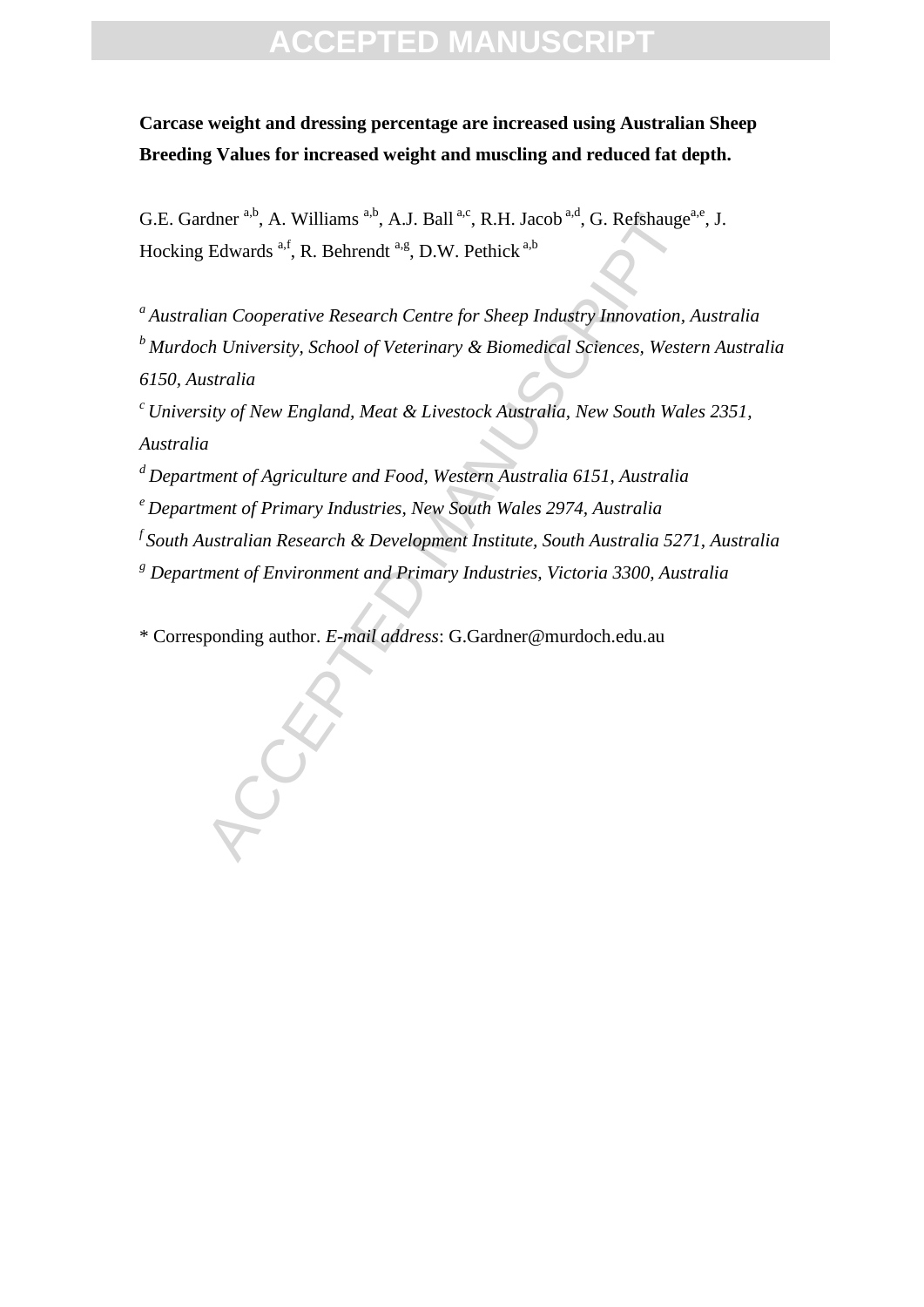#### **Abstract**

Pre-slaughter live weight, dressing percentage, and hot standard carcase weight (HCWT) from the 2007, 2008, 2009 and 2010 birth-years of the Information Nucleus Flock Lambs (n=7325) were analysed using linear mixed effects models. Increasing the sire breeding value for post-weaning weight (PWWT), and c-site eye muscle depth (PEMD), and reducing the sire breeding value for fat depth (PFAT) all had positive impacts on HCWT. The magnitude of the PWWT effect was greater in pure bred Merinos compared to Maternal and Terminal sired progeny. The improved HCWT resulting from increased PEMD was entirely due to its impact on improving dressing percentage, given that it had no impact on pre-slaughter live weight. There were marked differences between sire types and dam breeds, with pure-bred Merinos having lower pre-slaughter weight, reduced dressing percentage, and lower HCWT than progeny from Terminal and Maternal sired lambs or progeny from Maternal (1<sup>st</sup>) cross) dams.

*Keywords:* Lamb; Live weight; Genetic; Maturity; Sire Breed.

TCCKRY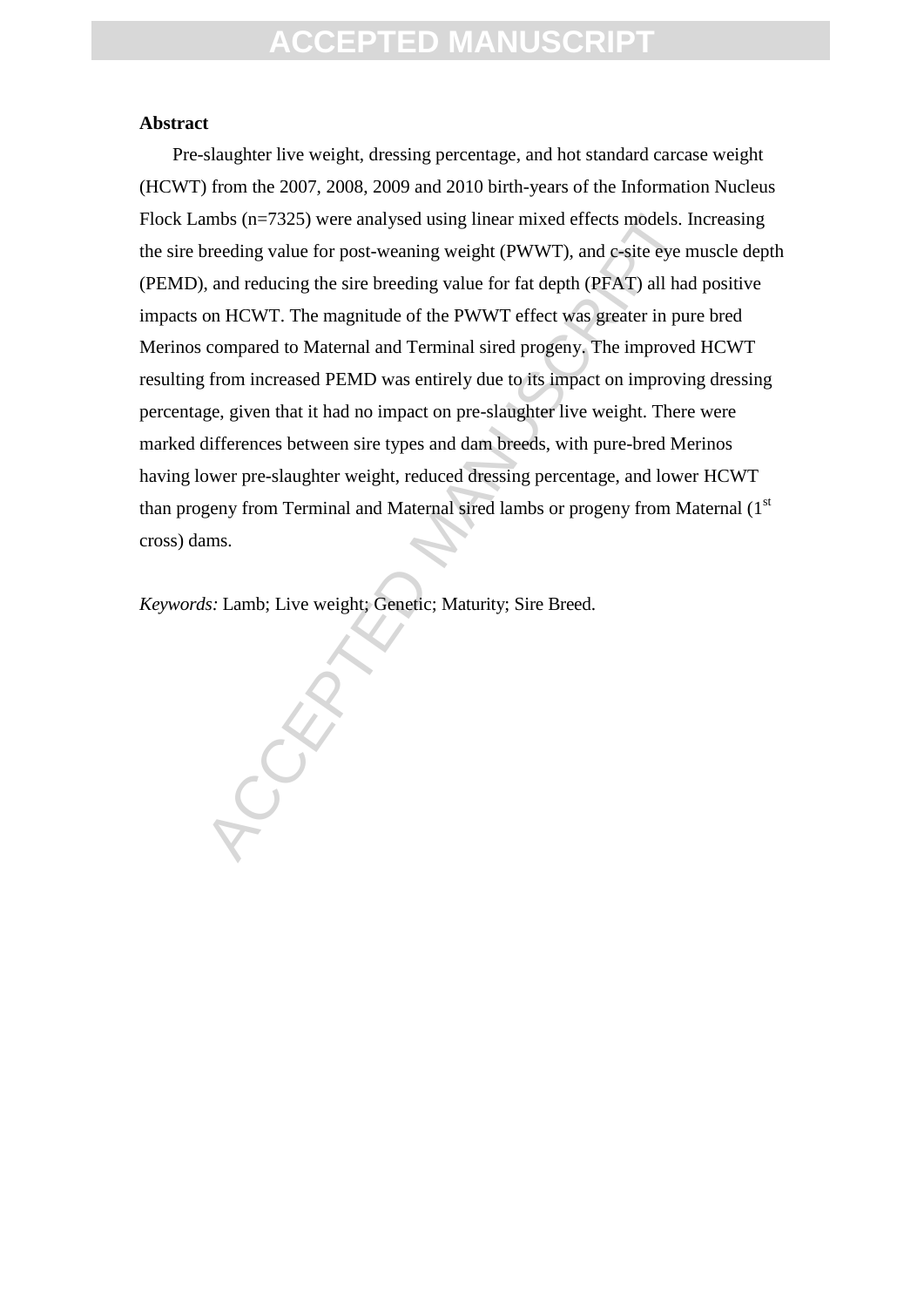#### **1. Introduction**

Dressing percentage is the proportion of hot standard carcase weight (HCWT) relative to pre-slaughter weight, expressed as a percentage. This parameter is of particular importance to producers selling on the basis of HCWT as the live weight prior to dispatch combined with dressing percentage and some measure of fatness enables them to more accurately target the carcase specifications of a price grid. However, there is currently no direct method for Australian prime-lamb producers to select for this trait, with the emphasis of selection for carcase traits targeted towards rapid lean growth.

is importance to producers selling on the basis of HCWT as the liveoration combined with dressing percentage and some measure of them to more accurately target the carcase specifications of a pricer, there is currently no Dressing percentage for sheep can vary markedly, and is impacted upon by a range of factors including nutrition, maturity, wool growth, and breed. Nutrition is of particular importance, leading to variation in gut-fill that can markedly influence visceral weight and therefore dressing percentage. Thus Sheridan et al. (2003) demonstrated that the greater the roughage component of a diet, the greater the associated gut-fill, and the lower the dressing percentage. The effect of maturity on dressing percentage is due to the visceral portion of sheep maturing earlier than the carcase component (Butterfield, 1988). Therefore, older larger lambs will have higher dressing percentages than younger smaller lambs (Hawkins, et al., 1985; Sheridan et al., 2003). Alternatively, when compared at the same weight large mature size lambs will be less mature and therefore have a lower dressing percentage than smaller mature size lambs.

In Australian Merinos, mature size is positively correlated (0.56) with the Australian Sheep Breeding Value (ASBV) for post weaning weight (PWWT) (Huisman & Brown, 2008). Thus it seems likely that the progeny of high PWWT sires will have lower dressing percentages than the progeny of low PWWT sires when compared at the same live weight.

Selection for leanness has also been shown to reduce dressing percentage in pigs (Cliplef & Mckay, 1993; McPhee, 1981). Likewise, Kremer et al. (2004) demonstrated higher dressing percentage in the progeny of Texel sires compared to Corriedale sires, with the Texel breed noted for producing lambs with increased muscling and reduced fatness. However, these studies have compared genotypes that have been concurrently selected for rapid growth, confounding the interpretation of this effect. Within the Australian lamb industry, leanness can be selected for using the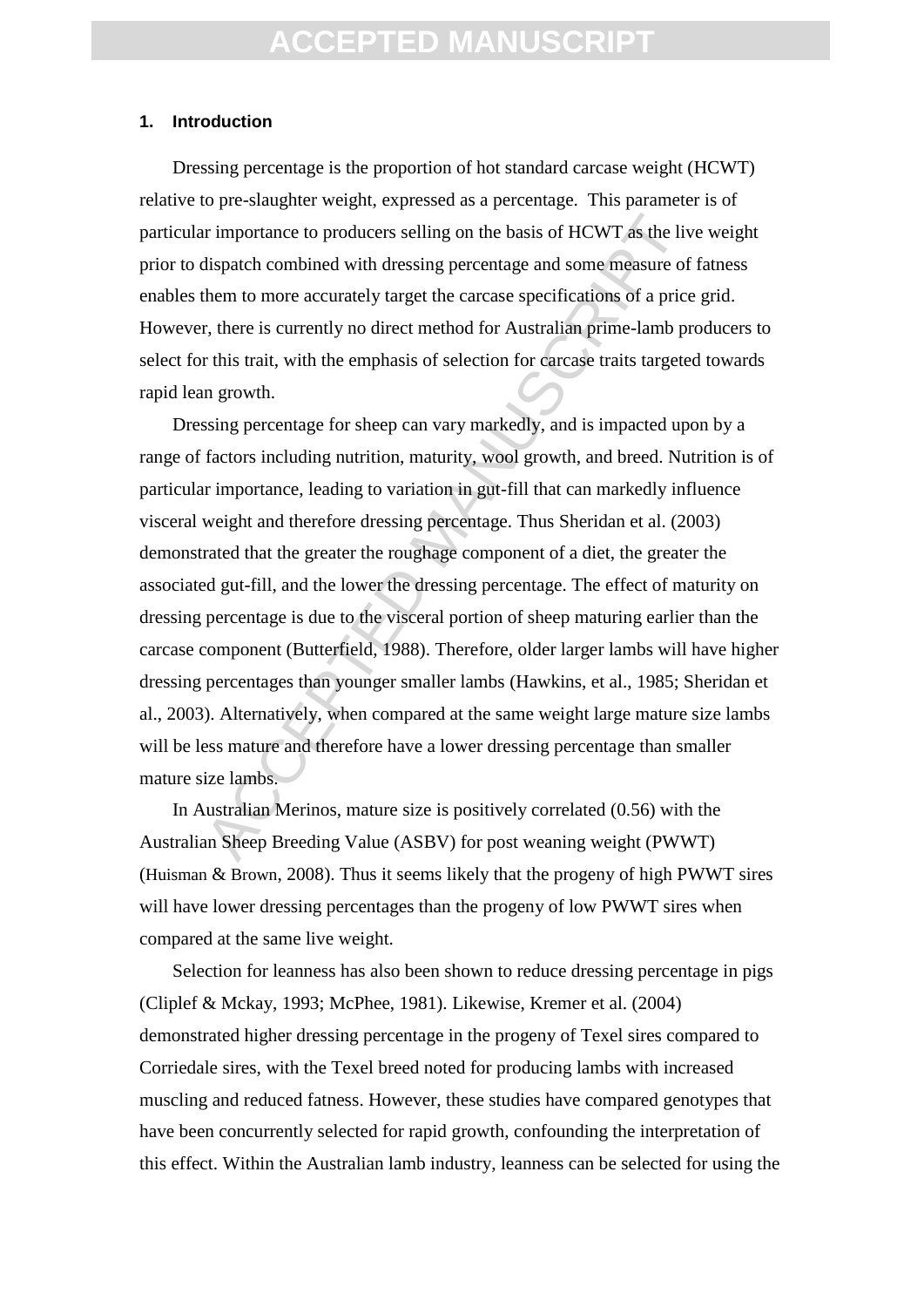ASBV for post weaning fat depth (PFAT) (Gardner et al., 2010). Thus, if selection for leanness were to affect dressing percentage, we could assume that the progeny of low PFAT sires would have reduced dressing percentage compared to the progeny of high PFAT sires.

res.<br>
res.<br>
res.<br>
res.<br>
se have also been shown to differ in dressing percentage - particu<br>
se which demonstrate consistently lower dressing percentage than f<br>
ross lambs (Gardner, Kennedy, Milton, & Pethick, 1999; Ponnam<br> Breeds have also been shown to differ in dressing percentage - particularly Merino's which demonstrate consistently lower dressing percentage than first and second cross lambs (Gardner, Kennedy, Milton, & Pethick, 1999; Ponnampalam, Hopkins, Butler, Dunshea, & Warner, 2007). Due to the relatively slow growth of Merino lambs, these studies are often confounded by live weight when the breeds are compared at the same age. Therefore it is possible that this difference merely reflects the smaller and less mature status of the Merino lambs. Fogarty et al. (2000) attempted to overcome this by correcting for carcase weight in an analysis of 2400 lambs. While they were able to demonstrate lower dressing percentage in Merino lambs compared to first cross lambs, there were relatively few lambs at the same weight between the different sire groups creating some uncertainty regarding this comparison. Hence, to confirm that this difference is not merely a reflection of live weight and maturity, research is required where Merino lambs are compared to other breeds at the same weight and the same nutritional history.

This paper analyses data from the Information Nucleus Flock (INF) experiment which has been run by the Australian Cooperative Research Centre for Sheep Industry Innovation (Sheep CRC). We describe the impact of genetic and non-genetic factors on dressing percentage and its components, live weight and carcase weight. We hypothesise that dressing percentage will be higher with increasing pre-slaughter live weight, but will be lower in the progeny of sires with high PWWT breeding values and low PFAT breeding values. Independent of these effects dressing percentages will be lowest in Merinos when compared to other breeds at the same weight.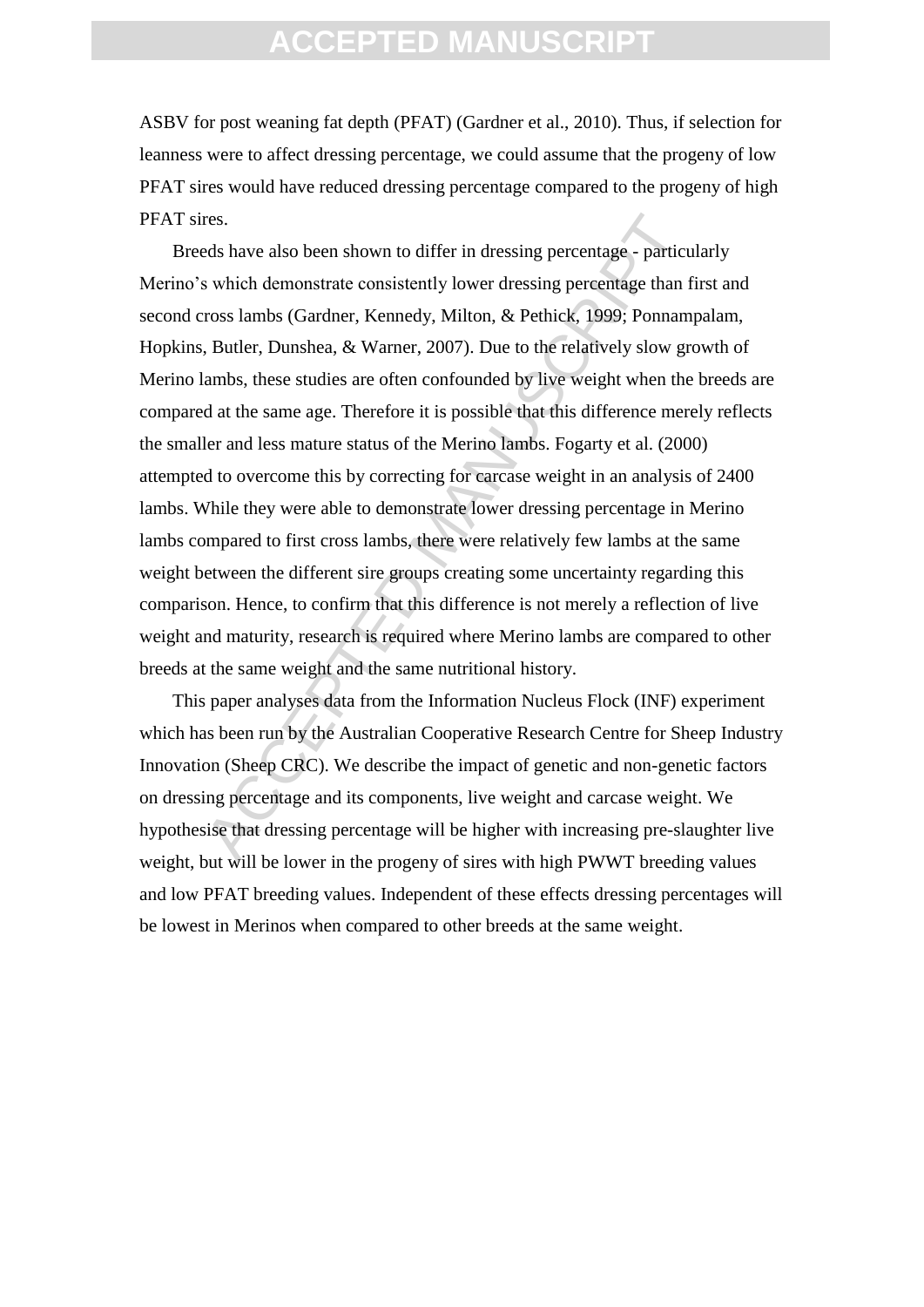#### **2. Materials and methods**

#### *2.1 Experimental design and slaughter details*

all, & Gibson, 2007; van der Werf, Kinghorn, & Banks, 2010). B<br>lambs were produced from artificial insemination of Merino<br>r-Merino dams over a 5 year period (year 2007-2011). The breed<br>ertaken at eight research sites acros The design of the Sheep CRC INF is detailed elsewhere (Fogarty, Banks, van der Werf, Ball, & Gibson, 2007; van der Werf, Kinghorn, & Banks, 2010). Briefly, about 10,000 lambs were produced from artificial insemination of Merino or Border Leicester-Merino dams over a 5 year period (year 2007-2011). The breeding program was undertaken at eight research sites across Australia (Katanning WA, Cowra NSW, Trangie NSW, Kirby NSW, Struan SA, Turretfield SA, Hamilton VIC, and Rutherglen VIC), which represent a broad cross-section of Australian lamb production systems. Lambs born in 4 years (2007-2010) were used for this study. The lambs (Merino, Maternal x Merino, Terminal x Merino and Terminal x Border Leicester-Merino) were the progeny of 363 industry sires, representing the major sheep breeds used in the Australian industry. The sires types included Terminal sires (Hampshire Down, Ile De France, Poll Dorset, Southdown, Suffolk, Texel, White Suffolk), Maternal sires (Bond, Booroola Leicester, Border Leicester, Coopworth, Corriedale, Dohne Merino, East Friesian, Prime South African Meat Merino, White Dorper), and Merino sires (Merino, Poll Merino). After weaning at 90 days of age the lambs were grazed under extensive pasture conditions and supplemented with grain, hay or pellets when pasture was limited, the frequency of which varied between sites (Ponnampalam et al., 2013). All male lambs were castrated.

#### *2.2 Slaughter protocol and HCWT and dressing percentage measurement*

At each INF site lambs were consigned to smaller groups on the basis of live weight, with each group killed separately (kill groups) to enable a target carcass weight of 21.5 kg to be achieved. Within a year, we attempted to represent each sire with progeny in each kill group, although due to the slower growth rates in Merinos this was not always possible. Hence of the 112 kill groups in this experiment, 14 consisted entirely of Merino sired progeny, 38 consisted of only Maternal and Terminal sired progeny, and a further 60 consisted of lambs from all three sire types.

At all INF sites, lambs were yarded within 48 hours before slaughter, maintained off-feed for at least 6 hours, and then weighed to determine pre-slaughter live weight. They were then transported for 0.5-6 hours via truck to one of 6 commercial abattoirs, held in lairage at the abattoir for between 1 and 12 hours, and then slaughtered.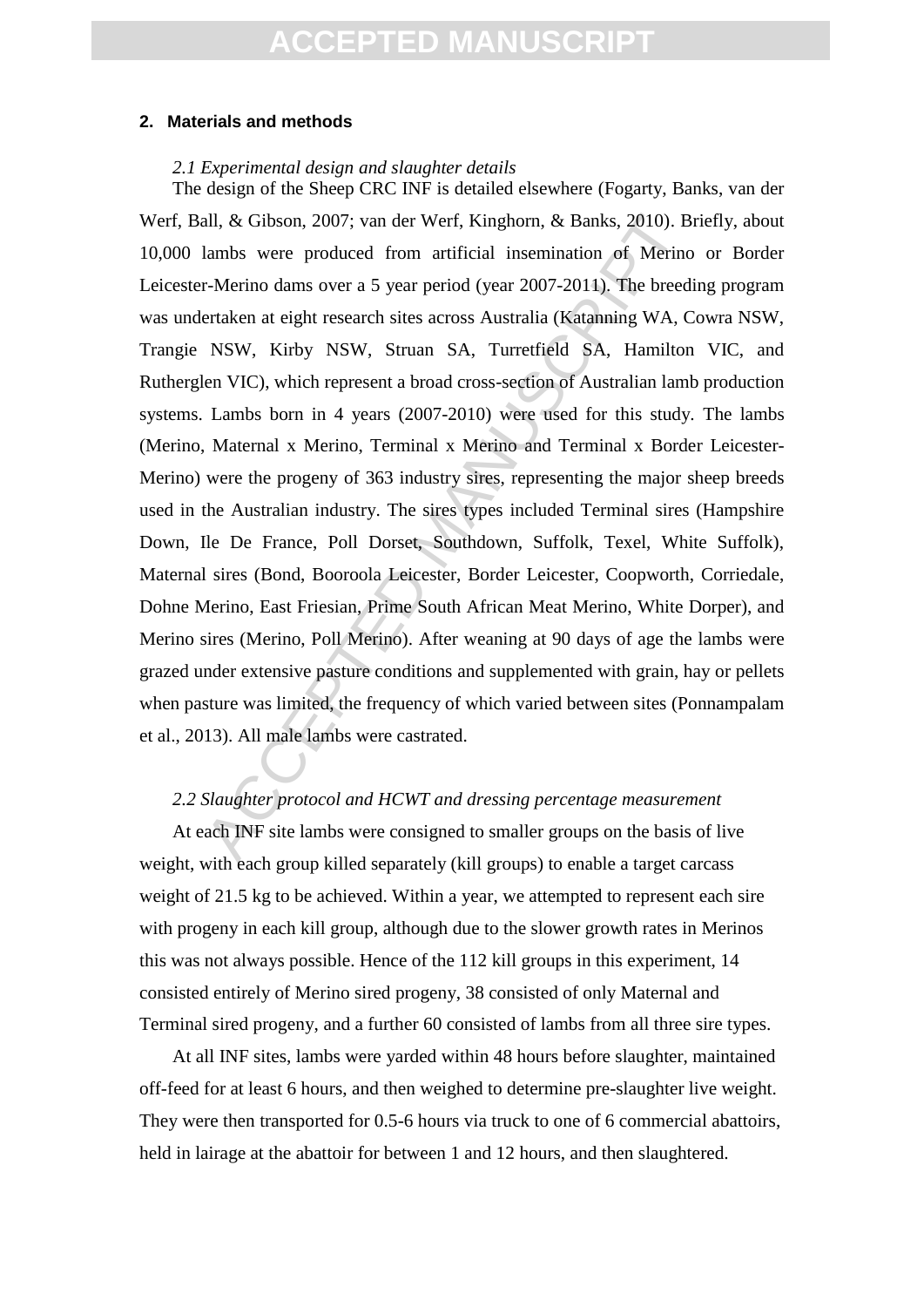laughter live weight and expressed as a percentage. All lambs wer<br>pled for a wide range of carcass, meat and growth traits including<br>in weight, shortloin fat weight and wool length. GR tissue depth v<br>d 12 cm from the midli All carcasses were electrically stimulated and trimmed according to AUSMEAT standards (Anon, 1992), and hot standard carcase weight (HCWT) was then measured within 40 minutes of slaughter. Dressing percentage was calculated as HCWT divided by pre-slaughter live weight and expressed as a percentage. All lambs were measured and sampled for a wide range of carcass, meat and growth traits including GR tissue depth, loin weight, shortloin fat weight and wool length. GR tissue depth was measured 12 cm from the midline over the 12th rib, and was taken as the total tissue depth above the surface of this rib. To prepare the shortloin (4880), the hind quarter was separated from the carcase by a cut through the mid-length of the sixth lumbar vertebrae. A second cut was then made between the 12th and 13th rib to separate the lumbar section of the saddle which was then split down the midline. Lastly the flaps were removed by a single cut 25 mm from the lateral edge of the *m.longissimus lumborum*. The subcutaneous fat from the shortloin was then dissected and weighed. Then the *m.longissimus lumborum* was dissected from the shortloin and also weighed and recorded as "loin weight". Wool length of the skin was measured after skin removal and within 6 hours of slaughter, prior to salting (mean±STDEV, min-max; 48.3±25.8mm, 10-150mm).

#### *2.3 Data Analysed*

A total of 7849 lambs were slaughtered, with data from 7439 available for analysis of pre-slaughter weight, 7516 available for analysis of HCWT, and 7325 available for analysis of dressing percentage after removing animals with missing data. In particular, data was excluded from analysis of carcase weights and dressing percentage when the carcase was damaged during hide removal or trimmed beyond AUSMEAT standards for HCWT, usually due to grass-seed damage or faecal/urine contamination. Using the trait with the least observations (dressing percentage), the total number of animals recorded at each site are shown in Table 1 as well as their breakdown into subgroups of year, sex, sire type, birth-rearing type, and dam breed within sire type. In addition, Table 2 shows the raw data means, standard deviation, minimum, and maximum values for pre-slaughter weight, HCWT, dressing percentage, and slaughter age within sub-groupings of site, year, sex, sire type, birthrear type, and dam breed within sire type.

Of the 363 sires used within this study, 76 Maternal, 127 Merino, and 135 Terminal sires had ASBVs for PWWT, PEMD (c-site eye muscle depth), and PFAT,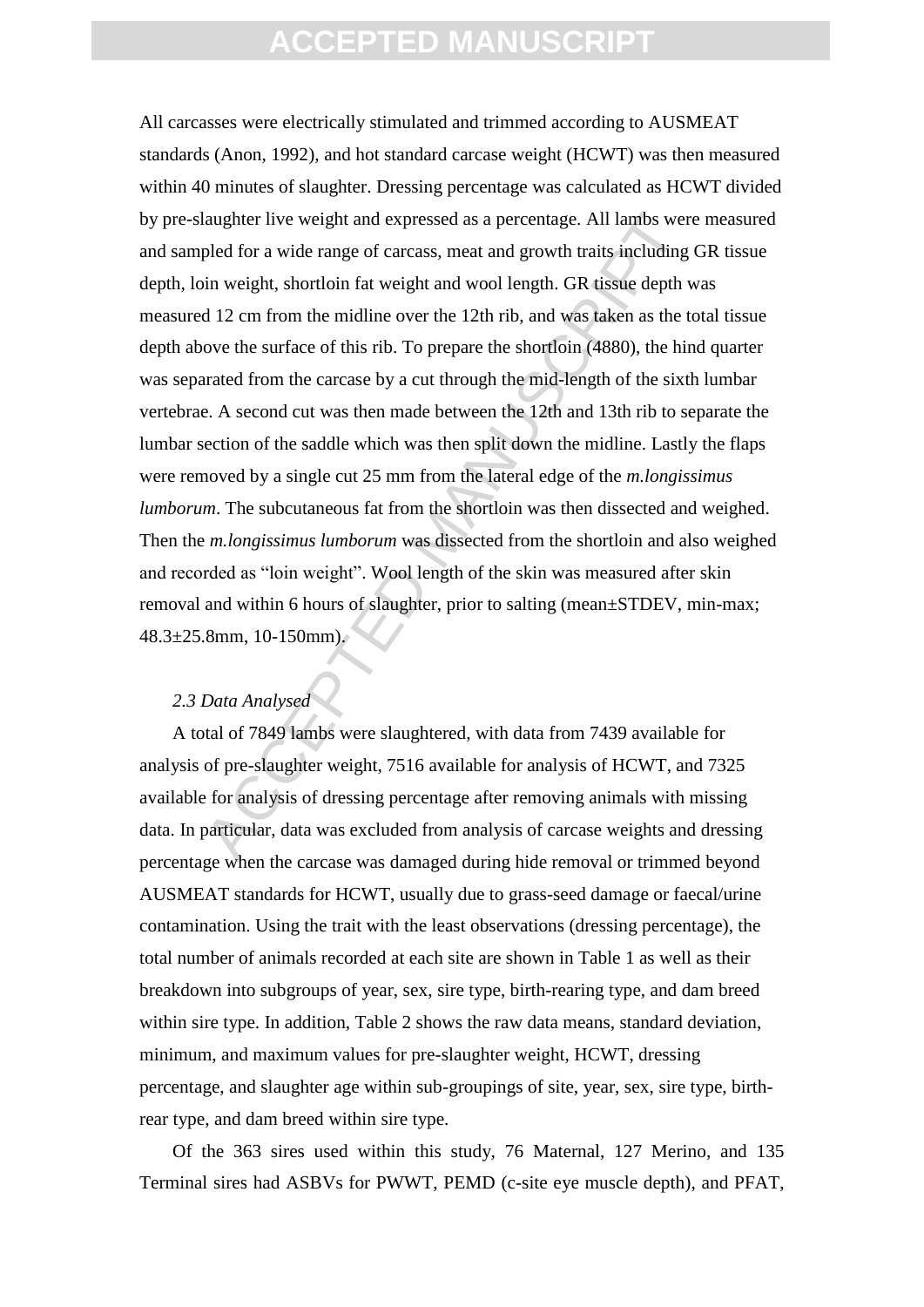d into a single index value (Carcase Plus Index) which is<br>gs for positive PWWT (0.26), weaning weight breeding value<br>0.30), and negative PFAT (0.05). These values were all sourced<br>i, which is Australia's national genetic as well as Carcase Plus Index values. The breeding values for PEMD and PFAT are based upon live ultrasound measurement, and PWWT is based upon live weight, all measured at the post weaning time point (about 240 days of age). These values are combined into a single index value (Carcase Plus Index) which is based upon weightings for positive PWWT (0.26), weaning weight breeding value (0.39), and PEMD (0.30), and negative PFAT (0.05). These values were all sourced from Sheep Genetics, which is Australia's national genetic evaluation database for sheep (Brown et al., 2007). The sire breeding values and index estimates were generated within 3 separate data-bases for Terminal, Maternal, and Merino sired progeny. This was from an analysis completed in April 2012, and excluded progeny from the Information Nucleus Flock. Some of the youngest sires used in this experiment lacked industry records and therefore did not have ASBVs available. The ranges for these ASBVs varied within sire types as shown in Table 3.

#### *2.4 Statistical Analysis*

Pre-slaughter weight, dressing percentage and HCWT were analysed using linear mixed effects models (SAS Version 9.2, SAS Institute, Cary, NC, USA). The base model included fixed effects and first order interactions for site, year, sex, birth and rearing type (combined term representing animals born as single, twin or triplet and reared as single, twin or triplet resulting in 6 combinations – 11, 21, 22, 31, 32, 33), sire type, dam breed within sire type (all sire types were crossed with Merino dams, but only Terminal sires were crossed with Border Leicester–Merino dams, hence the dam breed contrast was only relevant within Terminal sire types), and kill group within site by year (n=114 kill groups). Sire identification, and dam by year identification were included as random terms, and non-significant terms were removed in a step-wise manner  $(P > 0.05)$ .

To test the association between lamb age at slaughter with pre-slaughter weight, dressing percentage and HCWT this term was included as a covariate in the base model, however in this case the kill group within site by year term was removed as a fixed effect and included as a random term. This is because within each site by year age was confounded by kill group (ie there were no lambs of the same age within separate kill groups, and the variation in age within each kill group was less than 10 days). Thus kill group accounted for the slaughter-age affect, and removing this term as a fixed effect enabled the association of slaughter-age to be estimated. All relevant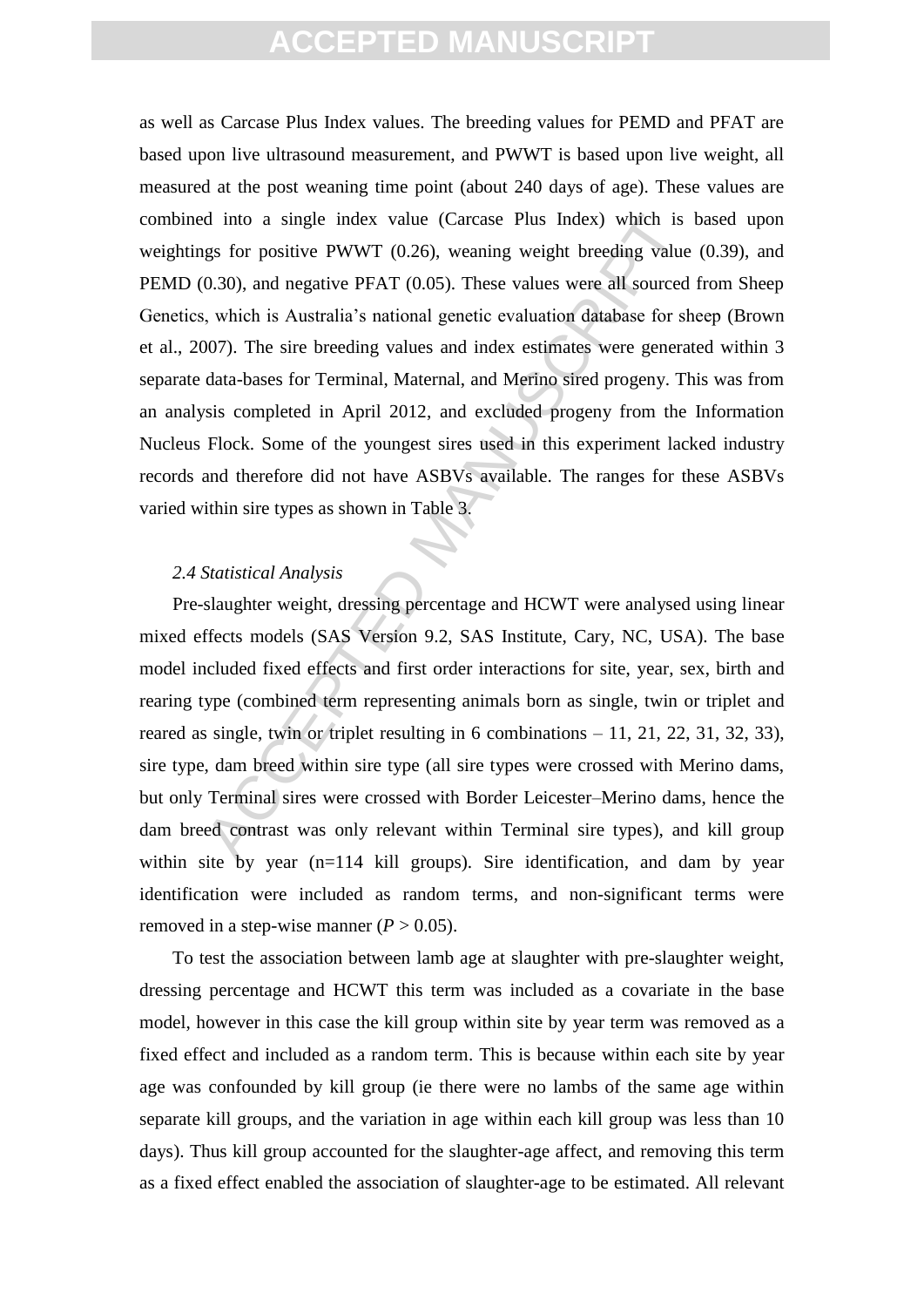first order interactions between fixed effects and covariate were tested, as was the covariate quadratic effect, and non-significant ( $P > 0.05$ ) terms were removed in a stepwise manner.

Australian Sheep Breeding Values for post weaning weight (PW)<br>
eleph (PEMD) and c-site fat depth (PFAT) were also tested for the<br>
ons with pre-slaughter weight, dressing percentage and HCWT. In<br>
values were included simul Sire Australian Sheep Breeding Values for post weaning weight (PWWT), eye muscle depth (PEMD) and c-site fat depth (PFAT) were also tested for their associations with pre-slaughter weight, dressing percentage and HCWT. Initially, all 3 breeding values were included simultaneously as covariates in the base model, as well as their first order interactions with other fixed terms. Non-significant  $(P > 0.05)$ terms were removed in a stepwise manner. Due to the correlations that exist between these breeding values in this data set (PWWT vs  $PEMD = 0.3$ ; PWWT vs  $PFAT =$ 0.3; PEMD vs  $PFAT = 0.1$ ) this process was repeated with the breeding values included one at a time to test the independence of their effects. Furthermore the Carcase Plus index was also tested as a covariate in a separate analysis. This index value was included in the base model, along with its relevant first order interactions with other terms, and non-significant  $(P > 0.05)$  terms were removed in a stepwise manner.

In order to further explain some of the factors affecting dressing percentage, additional analyses were performed. Given that dressing percentage is known to change with maturity (Butterfield, 1988) the dressing percentage models were also corrected for pre-slaughter live weight to determine whether this explained any of the effects seen. The pre-slaughter live weight and dressing percentage models were also corrected for wool length at the time of slaughter to determine whether the sire type, dam breed, sex, and birth type-rear type effects were simply a reflection of differences in wool growth. Furthermore, given the correlations between yearling greasy-fleece weight breeding value and the carcase ASBVs (+0.16 with PWWT; -0.19 with PFAT; and -0.14 with PEMD), this breeding value was also included in the pre-slaughter live weight and dressing percentage models that included these three carcase ASBVs. Sire yearling greasy-fleece weight breeding values ranged between -31 to 39, and were generated in the same run as the PWWT, PFAT, and PEMD sire breeding values. In all cases, these additional terms were included separately as covariates, along with their first order interactions with fixed effects, and non-significant (*P*>0.05) terms were removed in a step-wise manner.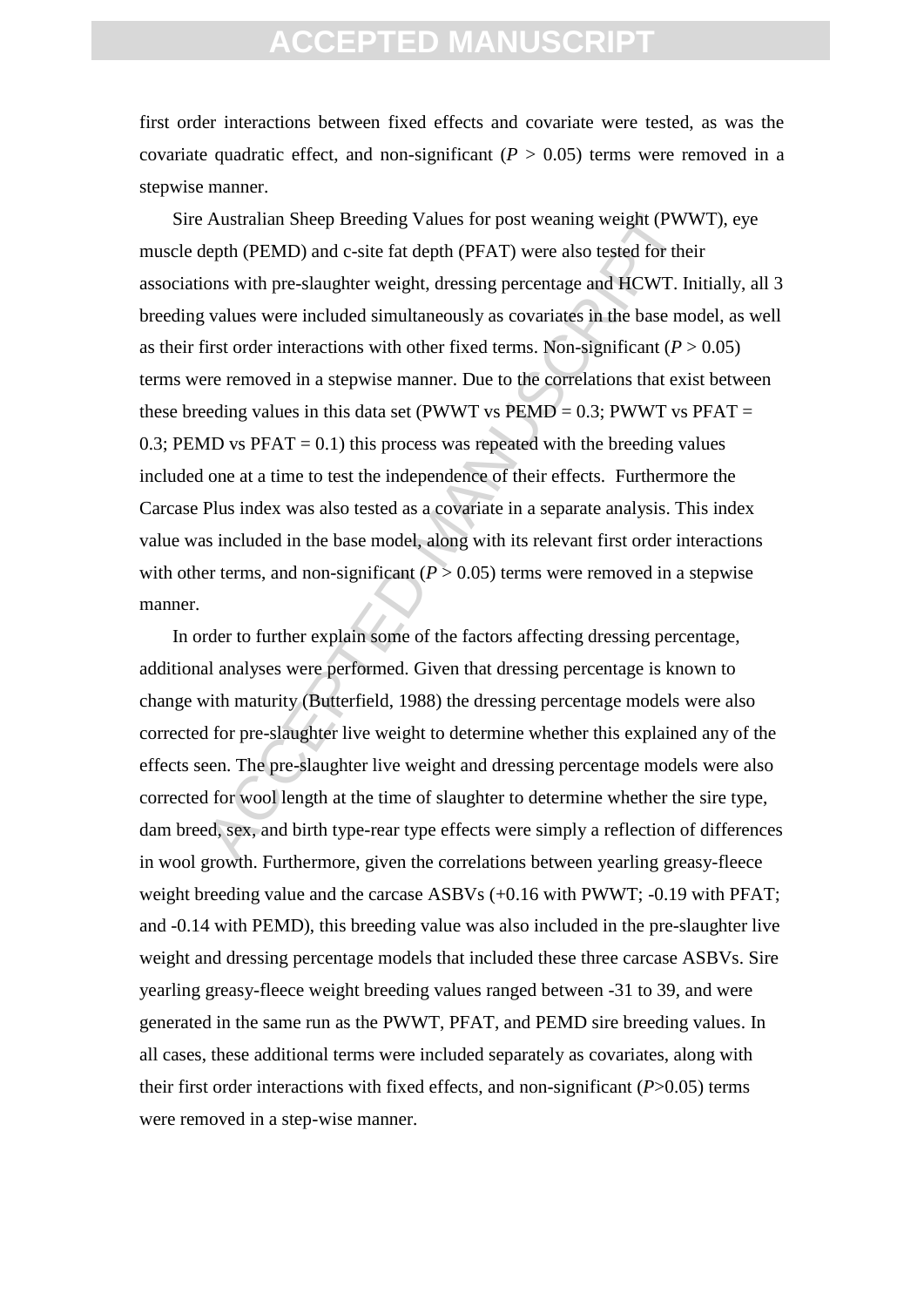The residuals from the models for pre-slaughter weight, dressing percentage and HCWT demonstrated no obvious skewing or kurtosis, and thus data was not transformed.

CCEPTED MANUSCRIPT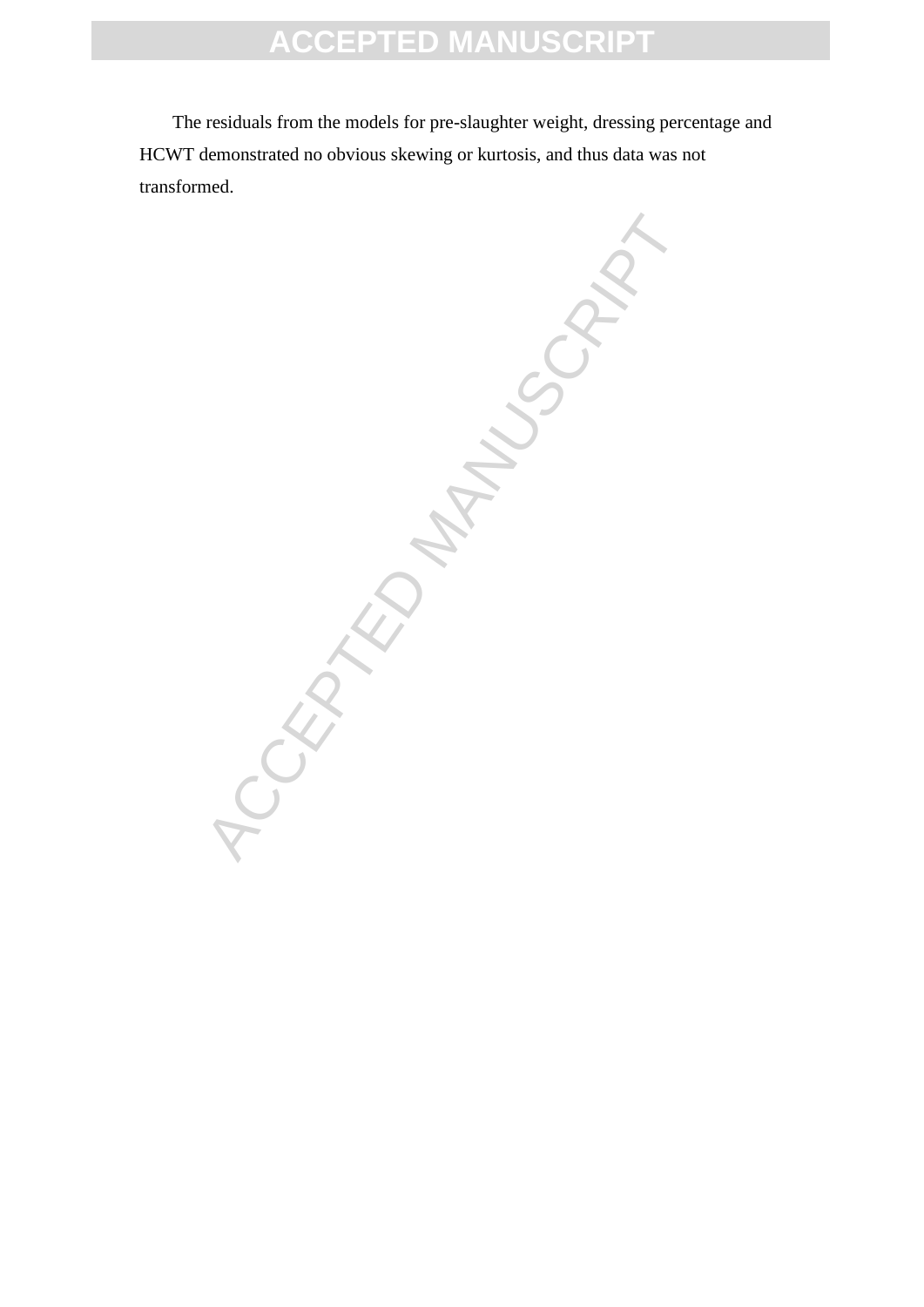#### **3. Results**

#### *3.1 Production effects on pre-slaughter weight – base model*

The base linear mixed effects model (Table 4) used 7439 observations of the total 7849 available (after dropping animals with missing data), and described about 70% of the total variance in the data set.

ailable (after dropping animals with missing data), and described a<br>tal variance in the data set.<br>Slaughter live weight of females (46.0±0.18kg) was about 5% low<br>*ble 4*) than males (48.2±0.14kg), although this difference Pre-slaughter live weight of females (46.0±0.18kg) was about 5% lower (*P* < 0.01; *Table 4*) than males (48.2±0.14kg), although this difference varied between flocks and years by as little as 0.2kg at Struan in 2010, and by as much as 4.8kg for Cowra in 2009. Lamb birth type-rear types differed (*P* <0.01; *Table 4*), with lambs born and raised as singles being the heaviest  $(49.1\pm0.13\text{kg})$ , about 2% heavier than lambs born as a twin but raised as a single  $(48.0\pm0.20\text{kg})$ , between 4-6% heavier than lambs raised as twins  $(47.0\pm0.13\text{kg}$  for twin born;  $46.2\pm0.29\text{kg}$  for triplet born), and about 9% heavier than lambs born and raised as triplets (45.0±0.30kg). Within the sire types Merino lambs (43.2±0.28kg) were 8% lighter (*P* < 0.01; *Table 4*) than Maternal  $(46.7\pm0.23\text{kg})$  and 16% lighter than Terminal sired lambs  $(51.4\pm0.18\text{kg})$ . Likewise within Terminal sired lambs the progeny of Merino dams (49.5 $\pm$ 0.20kg) were 7% lighter  $(P < 0.01)$  pre-slaughter than the progeny of Border-Leicester x Merino dams  $(53.3\pm0.20kg)$ .

Pre-slaughter live weights differed markedly between sites (*P* <0.01; *Table 4*). Lambs at Kirby  $(50.3\pm0.21\text{kg})$  and Katanning  $(50.0\pm0.20\text{kg})$  were on average about 4% heavier, than lambs at Trangie  $(48.3\pm0.24\text{kg})$  and Turretfield  $(48.2\pm0.22\text{kg})$ , 9% heavier than lambs at Rutherglen  $(46.1\pm0.22\text{kg})$ , and Cowra  $(46.2\pm0.24\text{kg})$ , and 14% heavier than lambs at Hamilton (43.7±0.23kg), and Struan (44.2±0.24kg), although these differences varied between years (data not shown). Pre-slaughter weights also differed between years ( $P < 0.01$ ; *Table 4*), with lambs in 2008 (47.4 $\pm$ 0.23kg) and 2010 (47.4±0.23kg) 1% heavier than lambs in 2009 (47.0±0.23kg), and 2% heavier than lambs in  $2007$  (46.5 $\pm$ 0.22kg). Within each year at each site there were differences between kill groups (*P* <0.01; *Table 4*). The average magnitude of these differences was 7.2kg, a magnitude that represented 14% of the mean pre-slaughter live weight. The smallest difference between kill groups at any site for any year was 1.48kg and the greatest difference was 21.5kg (data not shown). As a general trend the older kill groups tended to be heavier, aligning well with the impact of age at slaughter which was associated with a 12kg increase in pre-slaughter weight across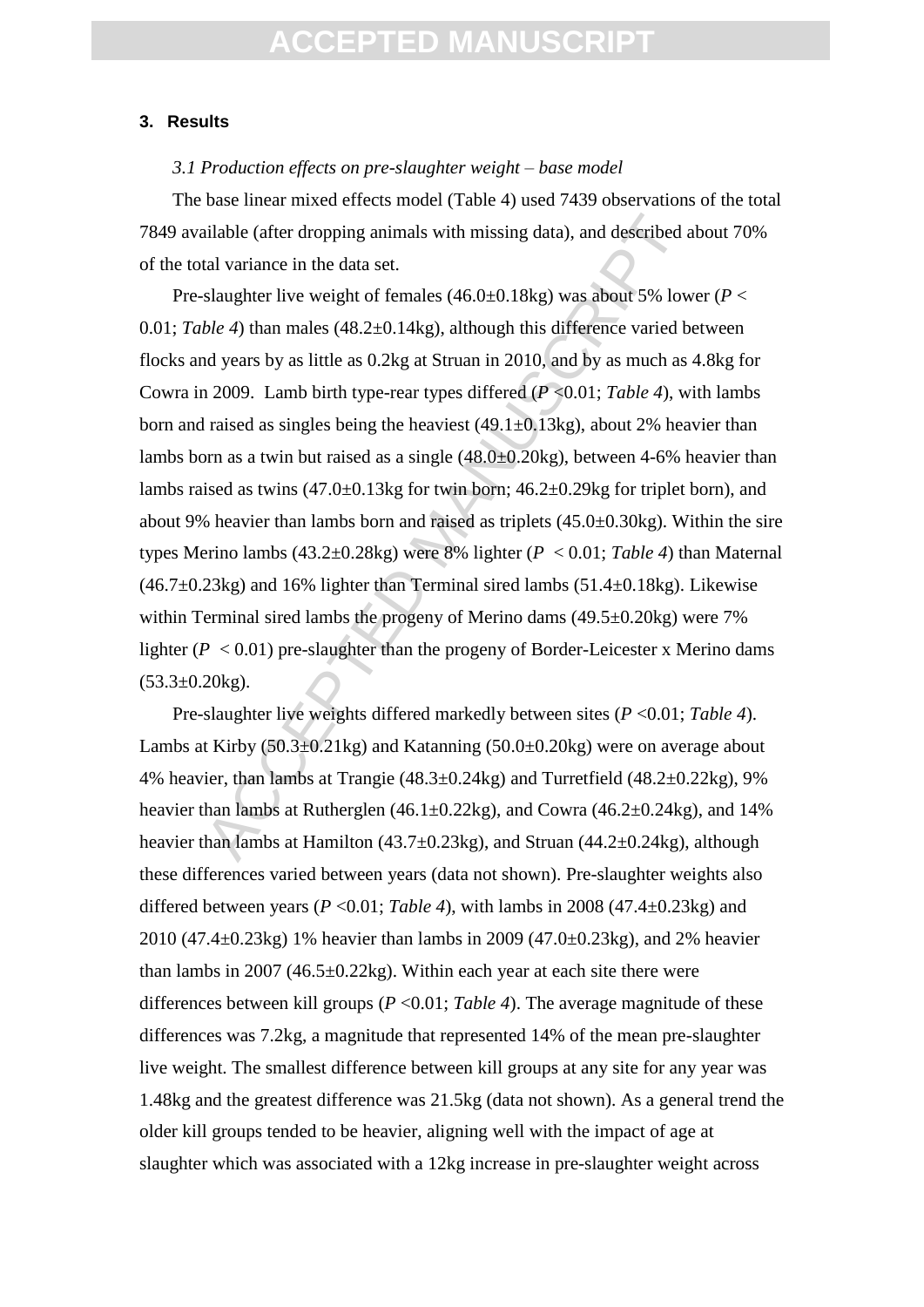the age range (Figure 1). Wool length at slaughter increased ( $P < 0.05$ ) pre-slaughter live weight by 0.015±0.007kg per mm of wool, but had little impact on any of the differences described above apart from slightly diminishing the difference in weight between kill groups.

#### *3.2 Sire and sire carcase breeding value effects on pre-slaughter weight*

Within the base model, sire had a significant impact on pre-slaughter weight (*P*   $\leq$  0.01), with sire estimates ranging from 49.0 – 54.1 kg for Terminal sires, 44.1 – 49.4kg for Maternal sires, and 39.6 – 46.8kg for Merino sires.

kill groups.<br>
Sire and sire carcase breeding value effects on pre-slaughter weight<br>
shin the base model, sire had a significant impact on pre-slaughter weight<br>
with sire estimates ranging from 49.0 – 54.1kg for Terminal s When sire PWWT, PFAT, and PEMD ASBV were simultaneously incorporated into the base model only PWWT and PFAT were found to impact pre-slaughter weight  $(P \le 0.01)$ . As expected the effect was clearly the strongest for PWWT ASBV which was associated with a pre-slaughter weight increase of 0.46kg per unit increase in PWWT, equivalent to a live weight increase of 10.7kg across the 23 unit PWWT range. The magnitude of this effect varied between sire types (slope of 0.68kg/PWWT for Merino sires compared to 0.37kg and 0.34kg/PWWT for Maternal and Terminal sires), sites (slope range 0.37kg-0.56kg/PWWT), and sexes (slope of 0.41kg/PWWT for wethers, and 0.52kg/PWWT for ewes). Decreasing sire PFAT ASBV also increased pre-slaughter weight by about 2.22kg across the 5 unit PFAT range (0.44 kg/unit PFAT). Incorporating these into the model one at a time made no difference to the magnitude of any of their effects on HCWT.

The Carcase Plus index also demonstrated a positive relationship with preslaughter weight  $(P < 0.01)$  which increased by 0.055kg per Carcase Plus index unit. Similar to the PWWT ASBV effects, this response varied between Sire types (*P*   $\leq$ 0.05) and dam breeds (*P*  $\leq$ 0.05). In the case of sire types, Merinos demonstrated a 7.14kg increase in pre-slaughter weight across their 95 unit range in Carcase Plus values (0.075kg/ Carcase Plus index unit), and Maternal sires increased by 3.71kg across a 60 unit Index range (0.062kg/ Carcase Plus index unit). In contrast the Terminal sires only increased by 2.24kg across their 80 unit Index range (0.028kg/Carcase Plus index unit).

The yearling greasy-fleece weight breeding value had no impact on pre-slaughter live weight when included in the model containing all three carcase ASBVs (ie PWWT, PFAT, and PEMD), or when included in the model containing the Carcase Plus index.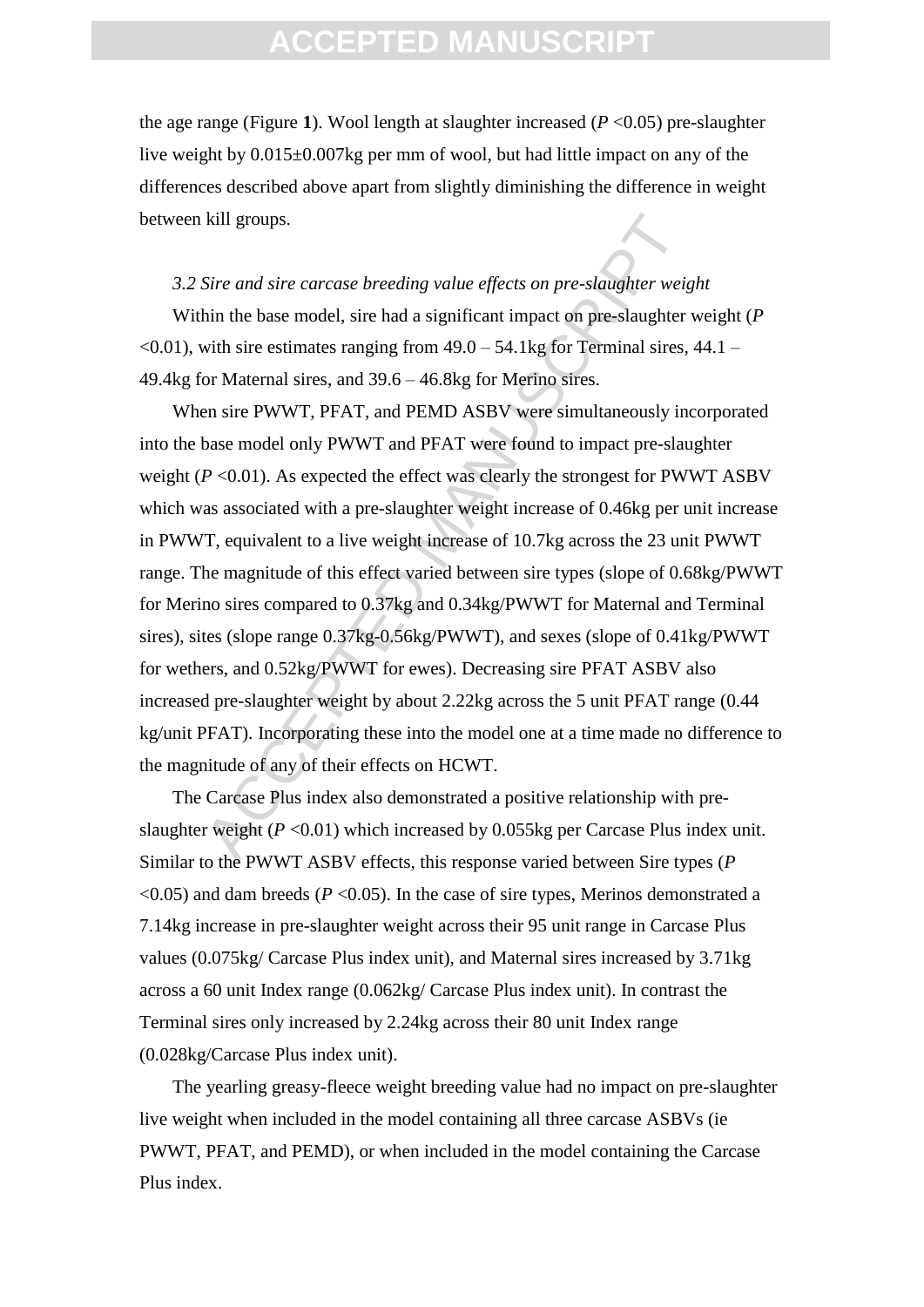#### *3.3 Production effects on dressing percentage – base model*

The base linear mixed effects model (*Table 4*) used 7325 observations of the total 7849 available (after excluding animals with missing data), and described about 73% of the total variance in the data set.

base linear mixed effects model (*Table 4*) used 7325 observations<br>
ilable (after excluding animals with missing data), and described<br>
tal variance in the data set.<br>
ssing percentage of females (44.9±0.10%) was about 0.2 Dressing percentage of females  $(44.9\pm0.10\%)$  was about 0.2 dressing percentage units lower ( $P < 0.01$ ) than males (45.1±0.09%). Lambs raised as twins (44.9±0.11%) or triplets (44.7 $\pm$ 0.23%) had the lowest dressing percentage ( $P < 0.01$ ), being at most 0.4 of a dressing percentage unit lower than single raised lambs  $(45.1\pm0.17\%)$ . Within the sire types Merino's  $(42.7\pm0.20\%)$  were between 3-4 dressing percentage units lower ( $P < 0.01$ ) than Maternal (45.5 $\pm$ 0.16%) and Terminal sires (46.8 $\pm$ 0.10%). Likewise within Terminal sired lambs the progeny of Merino dams (46.2±0.13%) were 1.2 dressing percentage units lower than the progeny of Border-Leicester x Merino dams (47.4±0.12%).

Compared to the effects described above, the differences between sites ( $P <$ 0.01), years ( $P < 0.01$ ), and kill groups ( $P < 0.01$ ) were comparatively larger. The Cowra site  $(47.1\pm0.13\%)$  had the highest dressing percentage, followed by Trangie, Hamilton, Struan, and Rutherglen (all between 45.3±0.13% to 46.7±0.2%), Kirby and Turretfield (both at  $44.5\pm0.11\%$ ), with Katanning ( $41.3\pm0.11\%$ ) having the lowest dressing percentage. At each of these sites the dressing percentage differed between years by as little as 0.22 at the Kirby site to as much as 5.92 dressing percentage units at the Struan site.

There was variation between kill groups within all sites  $(P \le 0.01)$ . On average the maximum difference between kill groups at a site within a year was 3.2 dressing percentage units, with these differences varying by as little as 1.0 dressing percentage units, to as much as 9.5 dressing percentage units (data not shown). As a general trend the older kill groups tended to have higher dressing percentages, aligning well with the impact of age at slaughter  $(P \le 0.05)$  which was associated with a 6.0 dressing percentage unit increase across the age range (Figure 2).

When pre-slaughter weight was included in the base model as a covariate it had a marked effect on dressing percentage (*P* <0.01; *Table 4*), particularly in Merino sired lambs which increased by about 0.09±0.012 dressing percentage units per kilogram increase in pre-slaughter weight. This was equivalent to an increase of 3.41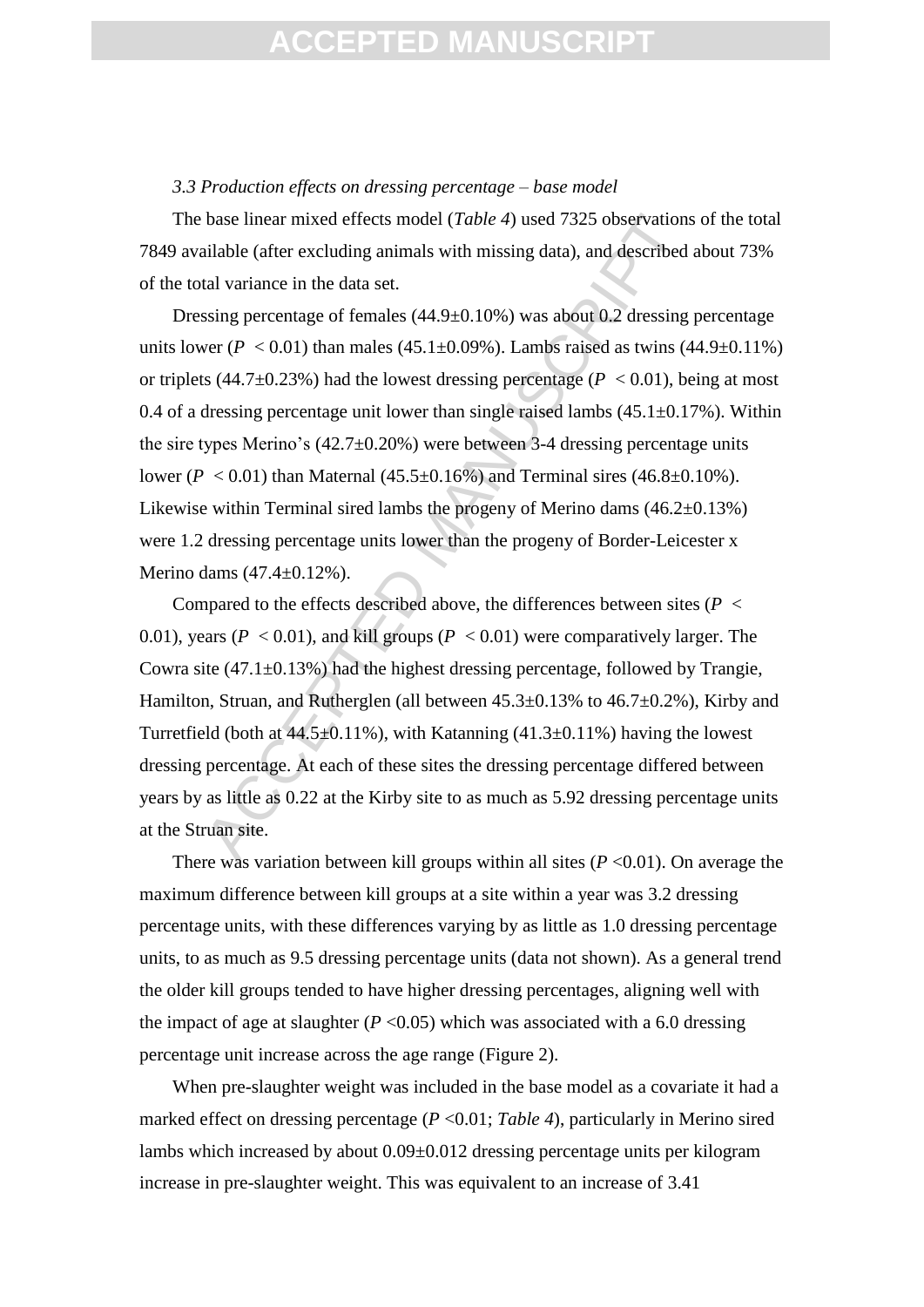3). The impact of pre-slaughter weight on dressing percentage alsed am breeds ( $P < 0.01$ ), and similar to the sire type interaction the in the progeny of Merino dams ( $0.05\pm0.009$  dressing percentage u increase in pre-sl percentage units between 32 and 70kg pre-slaughter weight (Figure 3). This impact was markedly less in Terminal and Maternal sired lambs, increasing by only 0.03±0.010 dressing percentage units per kilogram increase in pre-slaughter weight (Figure 3). The impact of pre-slaughter weight on dressing percentage also differed between dam breeds  $(P \le 0.01)$ , and similar to the sire type interaction the effect was greatest in the progeny of Merino dams  $(0.05\pm0.009)$  dressing percentage units per kilogram increase in pre-slaughter weight), and least in the progeny of Border-Leicester x Merino dams (0.01±0.009 dressing percentage units per kilogram increase in pre-slaughter weight). Lastly, the effect of pre-slaughter weight also differed (results not shown) between sites ( $P < 0.01$ ), years ( $P < 0.01$ ) and kill groups ( $P <$ 0.01).

The inclusion of pre-slaughter weight in the base model had little impact on the effects described above. The only exceptions to this were for the differences between sire types, and birth type- rear type which were reduced by about 30% (for sire type) or eliminated entirely (for birth type- rear type).

The inclusion of wool length at slaughter in the base model also had little impact on the production effects described above, although it marginally diminished the differences between kill groups. For each millimetre increase in wool length, dressing percentage reduced ( $P < 0.05$ ) by 0.008 $\pm$ 0.004 dressing percentage units.

#### *3.4 Sire and sire carcase breeding value effects on dressing percentage*

Within the base model, sire had a significant impact on dressing percentage (*P*   $\leq$  0.01), with sire estimates ranging from 45.5 – 47.9% for Terminal sires, 43.5 – 47. 2% for Maternal sires, and 42.6 – 44.7% for Merino sires (Figure 4).

When the ASBVs for the sire were incorporated into the base model, all 3 were found to impact. Decreasing PFAT ASBV was associated with a reduction in dressing percentage  $(P \le 0.01)$  in Merino sired lambs which decreased by about 1.4 dressing percentage units across the 3.5 unit PFAT range (Figure 4). This effect was nonexistent in Terminal sired lambs, and in Maternal sired lambs the opposite effect was seen with a 3 unit decrease in PFAT associated with an increase of 1.3 dressing percentage units (Figure 4). There was also a positive association  $(P<0.01)$  between increasing PEMD ASBV and dressing percentage (coefficient  $= 0.245 \pm 0.047\%$ ), which increased by about 1.72 dressing percentage units across the seven unit PEMD range. Lastly there was a positive association  $(P \le 0.01)$  between increasing PWWT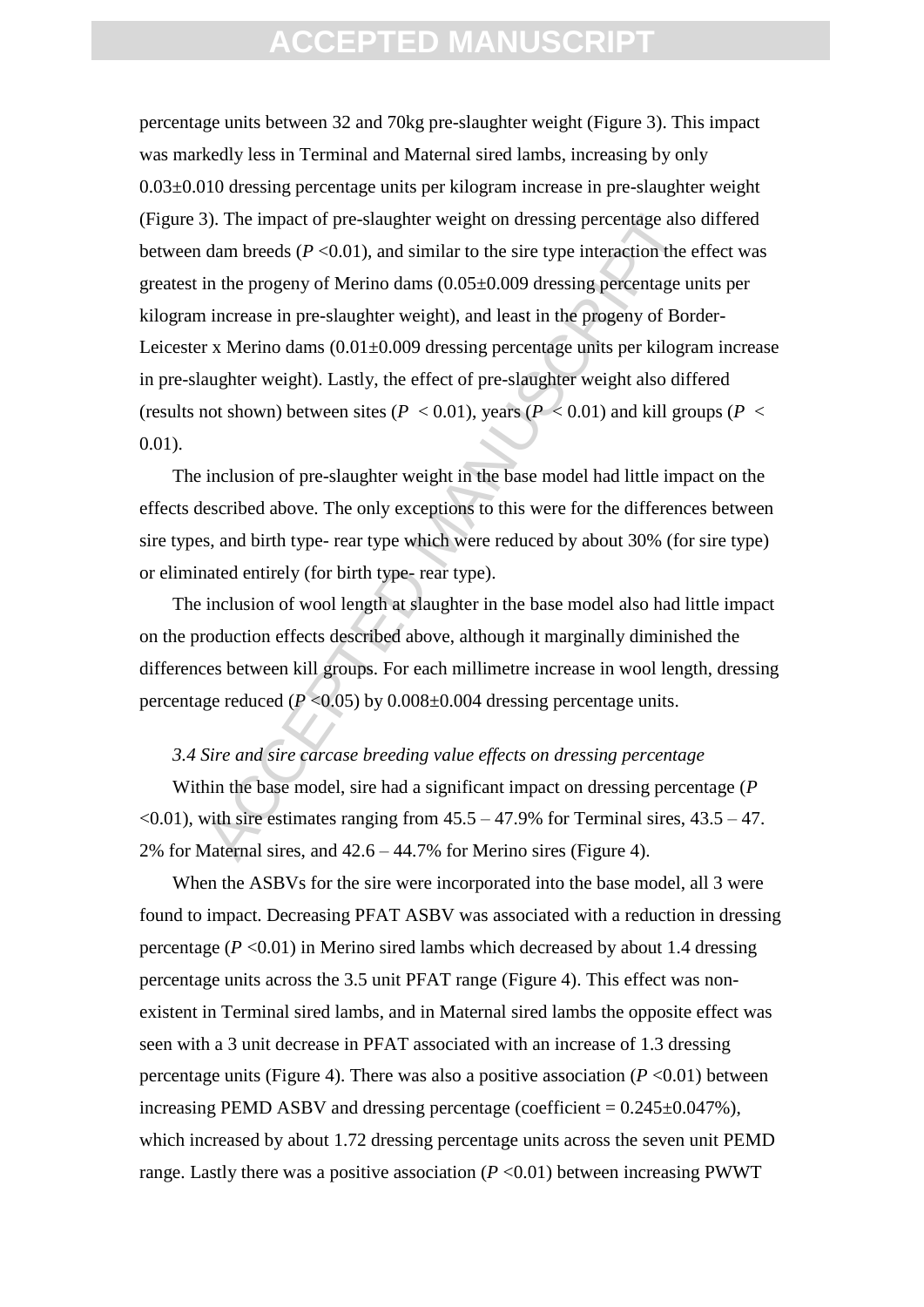ASBV and dressing percentage, the magnitude of which was greatest in Merino sired lambs (coefficient  $= 0.127 \pm 0.029$ %), much smaller in terminal sired lambs  $(coefficient = 0.039 \pm 0.025\%)$ , and not significant in maternal sired lambs (coefficient  $= -0.042\pm0.040\%$ ). Across the sire PWWT ranges for Merino (14 unit PWWT range), Terminal (17 unit PWWT range), and Maternal (9 unit PWWT range) sired lambs, this corresponded to changes in dressing percentage of 1.8, 0.66, and -0.38 units. Incorporating these ASBVs into the model individually, made no difference to the effects described above.

 $\pm 0.040\%$ ). Across the sire PWWT ranges for Merino (14 unit PW<br>1(17 unit PWWT range), and Maternal (9 unit PWWT range) sire<br>esponded to changes in dressing percentage of 1.8, 0.66, and -0.38<br>ating these ASBVs into the When the model containing the 3 ASBVs was corrected for pre-slaughter weight the PEMD and PFAT effects were relatively unchanged, except the PFAT effect within the Maternal sired progeny in which the magnitude was halved. In contrast, the PWWT effect was strongly influenced by the pre-slaughter weight correction. Where previously the PWWT effect had differed between sire types, this was no longer the case with PWWT increasing dressing percentage by the same magnitude (coefficient  $= 0.038 \pm 0.017\%$ ) across all sire types.

When loin weight (not significant), shortloin fat weight  $(P \le 0.01)$ , or GR tissue depth  $(P<0.01)$  were included in the ASBV model, none of these covariates changed the magnitude of the ASBV effects. Shortloin fat weight varied between 10-750g, and GR tissue depth varied between 0-32mm, and across their increasing range were associated with 1.1 and 2.6 units higher dressing percentage.

Similar to PWWT the Carcase Plus Index showed a strong positive effect (*P*   $\leq 0.01$ ) on dressing percentage particularly for lambs from Merino sires, with much smaller effects in the progeny of Terminal and Maternal sires. Across the range in carcase plus values dressing percentage increased within these sire types by 3.1 dressing percentage units in Merino sired lambs (Carcase Plus range = 70-165), 1.3 dressing percentage units in Terminal sired lambs (Carcase Plus range = 130-210), and 1.1 dressing percentage units in Maternal sired lambs (Carcase Plus range = 90- 155). When this model was corrected for pre-slaughter weight the Carcase Plus Index effect on dressing percentage no longer differed between sire types, increasing dressing percentage by 0.021±0.008 per unit increase in Carcase Plus Index value.

The breeding value and Carcase Plus Index effects described above were not affected by the inclusion of wool length at slaughter in the model. Likewise, including the sire breeding value for the yearling greasy-fleece weight also had relatively little effect on the other breeding values, the only effect being to increase the magnitude of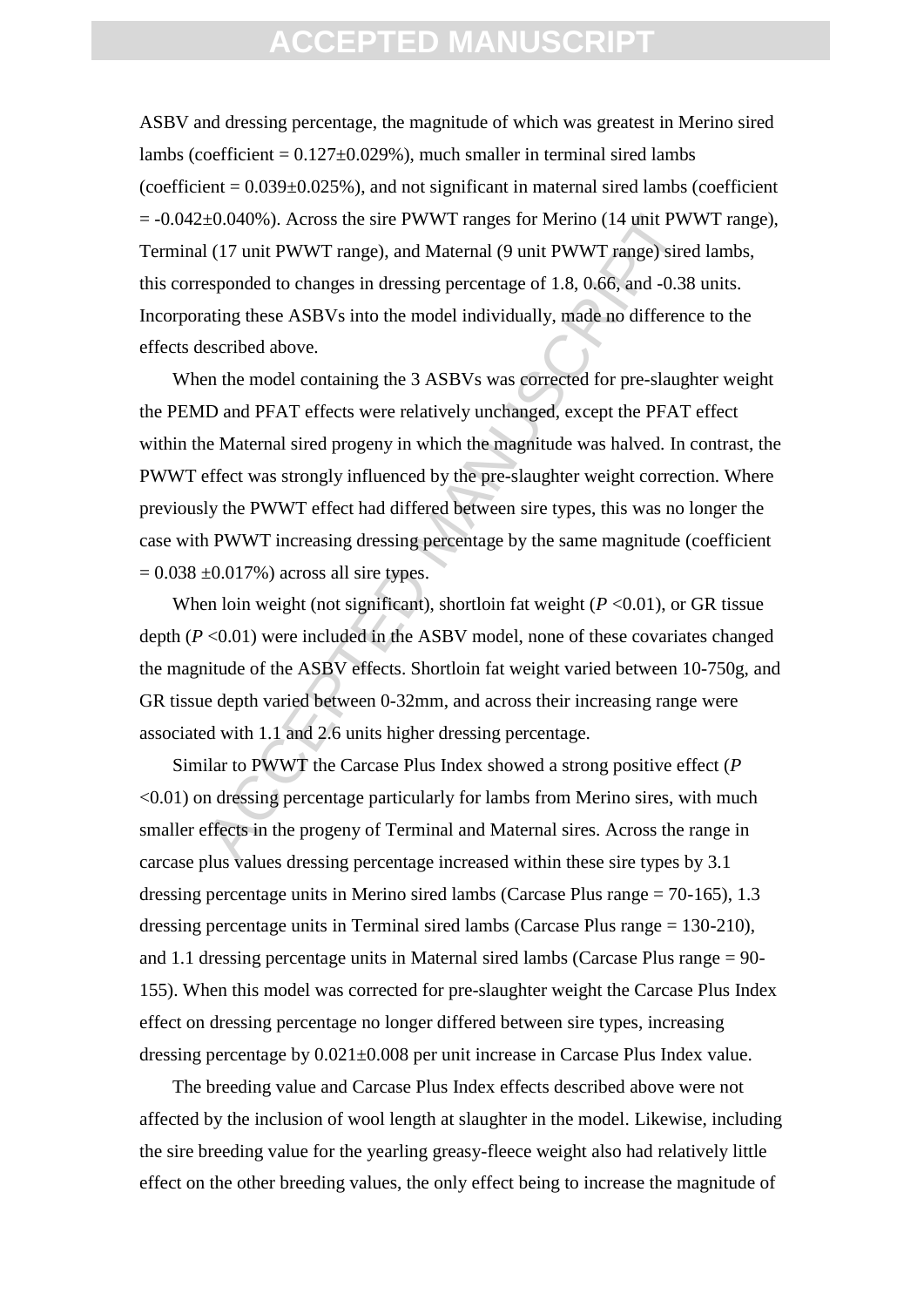the PWWT effect by about 50% in the Merino sired lambs only. The sire breeding value for the yearling greasy-fleece weight was itself significant, with each unit increase reducing dressing percentage ( $P < 0.05$ ) by 0.023 $\pm$ 0.006 dressing percentage units.

#### *3.5 Production effects on hot standard carcase weight – base model*

The phenotypic linear mixed effects model (*Table 4*) used 7516 observations of the total 7849 available (after dropping animals with missing data), and described about 75% of the total variance in the data set.

Within this dataset, HSCW of the males  $(21.9\pm0.10\text{kg})$  was about 1.1kg heavier  $(P<0.01; Table 4)$  than females  $(20.7\pm0.11\text{kg})$ , Terminal sired lambs  $(24.0\pm0.11\text{kg})$ were about 2.7kg heavier than the Maternal (21.3±0.18kg) and 5.5kg heavier than the Merino (18.5±0.22kg) sired lambs (*P* <0.01; *Table 4*), and within the Terminal sired group the lambs from Border-Leicester x Merino dams (25.2±0.13kg) were about 2.3kg heavier (*P* <0.01; *Table 4*) than the lambs from Merino dams (22.9±0.14kg).

*Production effects on hot standard carcase weight – base model*<br>
phenotypic linear mixed effects model (*Table 4*) used 7516 obser<br>
7849 available (after dropping animals with missing data), and de<br>
96 of the total varia The HSCW of the single born and reared lambs (22.1±0.08kg) was about 0.5kg heavier than twin born and single reared lambs (21.6±0.12kg), and between 1.0-1.2kg heavier than twin born and reared or triplet lambs (*P* <0.01; *Table 4*). The magnitude of these differences varied between sire types and dam types (*P* <0.01; *Table 4*). In Terminal sired lambs the difference between singles and other birth type-rear types was double that of Merino and Maternal sired lambs, and in lambs from Maternal dams the difference between singles and other birth type-rear types was 50% greater than lambs from Merino dams.

With respect to site, the HCWT for Kirby (22.8±0.12kg), Trangie (22.8±0.08kg), and Cowra (22.1±0.13kg) were on average about 7% heavier (*P* <0.01; *Table 4*) than Rutherglen  $(21.0\pm0.13\text{kg})$ , Turretfield  $(21.4\pm0.13\text{kg})$ , and Katanning  $(20.9\pm0.12\text{kg})$ , and 13% heavier than Hamilton (19.9 $\pm$ 0.14kg), and Struan (20.0 $\pm$ 0.14kg), although these differences varied between years (data not shown). The HCWT for the 2008  $(21.4\pm 0.14\text{kg})$  and  $2009 (21.2\pm 0.14\text{kg})$  years were about 2% heavier than the 2007  $(20.85\pm0.14\text{kg})$  year lambs, and 2% lighter than the 2010  $(21.7\pm0.14\text{kg})$  year lambs (*P* <0.01; *Table 4*). Within each year at each site there were differences between kill groups (*P* <0.01; *Table 4*). The average magnitude of these differences was 4.11kg, a magnitude that represented 20% of the mean carcase weight. The smallest difference between kill groups at any site for any year was 0.79kg and the greatest difference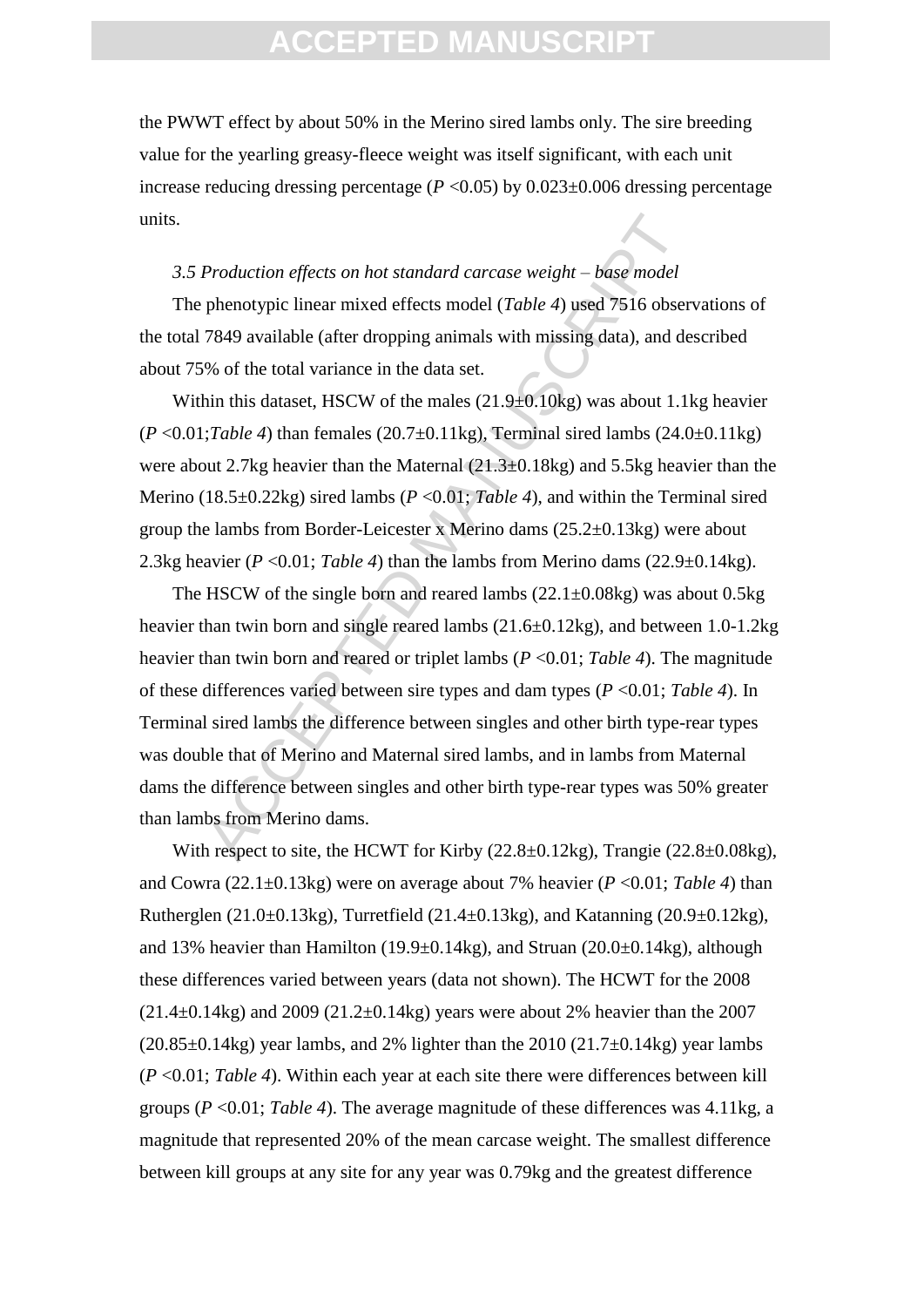was 14kg (data not shown). As a general trend the older kill groups tended to be heavier, aligning well with the impact of age at slaughter which was associated with a 7.8kg increase in HCWT across the age range (Figure **5**).

*3.6 Sire and sire carcase breeding value effects on hot standard carcase weight* Within the base model, sire had a significant impact on HCWT  $(P \le 0.01)$ , with sire estimates ranging from  $22.55 - 25.64$ kg for Terminal sires,  $19.78 - 23.21$ kg for Maternal sires, and  $16.67 - 21.21$ kg for Merino sires (Figure 6).

Sire and sire carcase breeding value effects on hot standard carces<br>in the base model, sire had a significant impact on HCWT ( $P$  <0.<br>mates ranging from 22.55 – 25.64kg for Terminal sires, 19.78 – 23<br>sires, and 16.67 – 21 When sire PWWT, PFAT, and PEMD ASBV were simultaneously incorporated into the base model all three were found to impact HCWT (*P* <0.01). As expected the effect was clearly the strongest for PWWT ASBV which increased HCWT by 0.24kg per unit increase in PWWT, equivalent to a HCWT increase of 5.52kg across the 23 unit PWWT range. The magnitude of this effect varied between Sire types (slope of 0.35kg/PWWT for Merino sires compared to 0.18kg/PWWT for Maternal and Terminal sires), sites (slope range 0.18-0.30kg), and at some of these sites the magnitude also varied between years (Cowra, Katanning, and Turretfield). Decreasing sire PFAT ASBV increased HCWT by about 1.04kg across the 5 unit PFAT range, and similarly sire PEMD ASBV increased HCWT by about 1.09kg across the 7 unit PEMD range. Incorporating these into the model one at a time made no difference to the magnitude of any of their effects on HCWT.

The Carcase Plus index also demonstrated a positive relationship with HCWT (*P*  <0.01), increasing weight by 0.038kg per Carcase Plus index unit (Figure 6). Similar to the PWWT ASBV effects, this response varied between sites (*P* <0.05; slope range 0.030-0.046kg), years ( $P < 0.05$ ), and Sire types ( $P < 0.05$ ). In the case of Sire types, Merino's demonstrated a 4.15kg increase in HCWT across their 95 unit range in Carcase Plus values, and Maternal sires increased by 3.2kg across a 60 unit Index range. In contrast the Terminal sires only increased by 2.0kg across their 80 unit Index range.

#### **4. Discussion**

### *4.1 Impact of sire Post Weaning Weight breeding value*

Contrary to our hypothesis lambs from high PWWT sires had an increased dressing percentage. This effect was particularly marked in Merino lambs, with the magnitude being 3 times that of terminal lambs. The differential effect of PWWT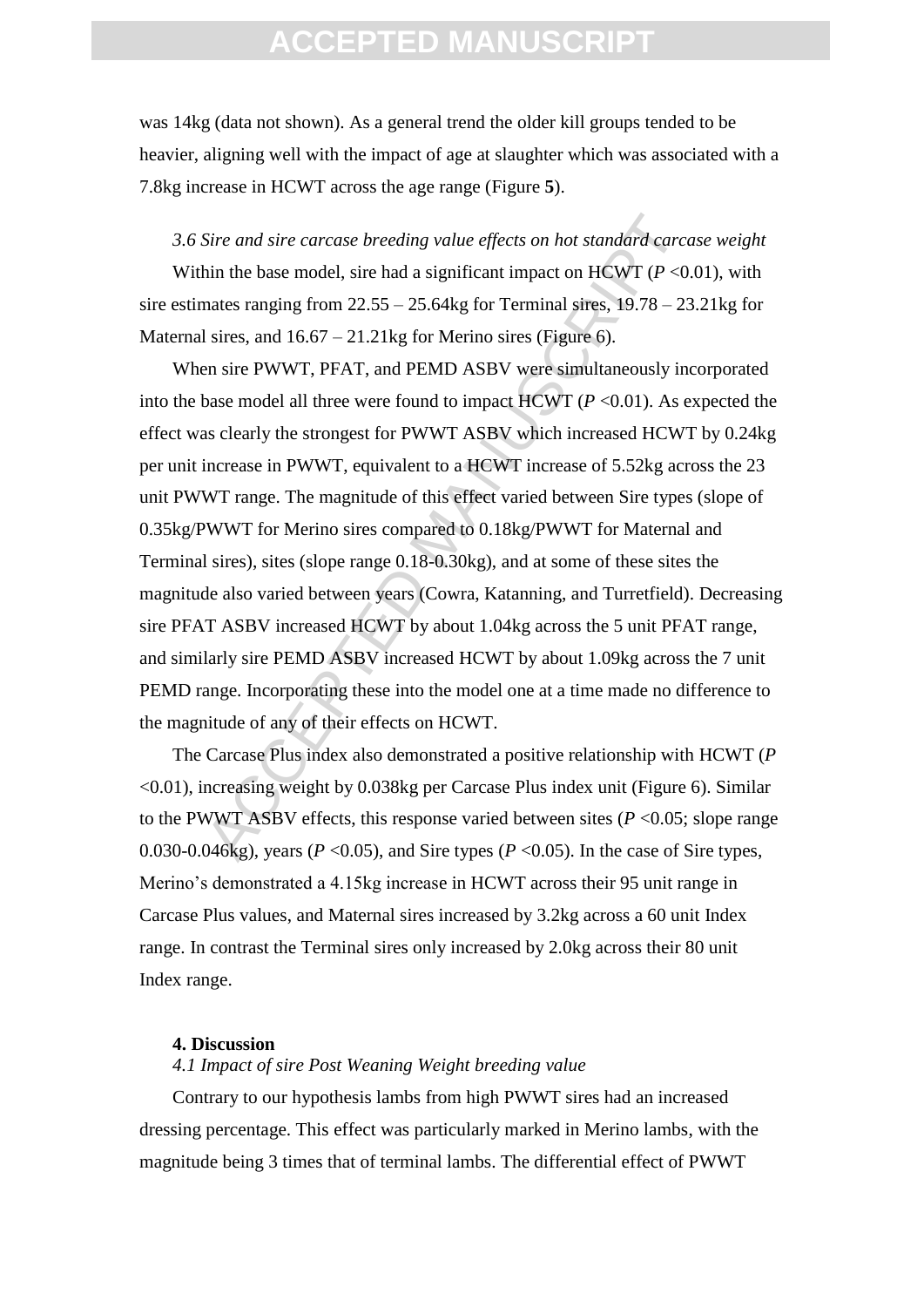rg pre-slaughter weight in this study. However this relationship way<br>try strong in Merino's, the effect being 3 times the magnitude of t<br>As would be expected, pre-slaughter weight itself was increased<br>breeding value, howev between sire types appeared to be related to pre-slaughter weight. As previously demonstrated (Butterfield, 1988) the visceral portion of a sheep is relatively early maturing, and thus it was not surprising that dressing percentage increased with increasing pre-slaughter weight in this study. However this relationship was particularly strong in Merino's, the effect being 3 times the magnitude of the Terminal sire type. As would be expected, pre-slaughter weight itself was increased by the PWWT breeding value, however for the Merino sired progeny the magnitude of this effect was double that of Terminal and Maternal sired progeny. Thus the greater change in pre-slaughter weight per unit PWWT combined with the corresponding stronger relationship between pre-slaughter weight and dressing percentage appears to drive the greater impact of PWWT on dressing percentage in Merino lambs. In support of this notion, correcting the ASBV model for pre-slaughter weight removed all differences in PWWT effects between sire types. The stronger association between pre-slaughter weight and dressing percentage, and the generally lower dressing percentage of Merino lambs may suggest that Merino lambs are less mature and therefore at a different stage of their allometric growth at the same age compared to Terminal and Maternal sired progeny. Thus, equivalent changes in weight in a less mature animal are eliciting greater changes in proportional composition compared to a more mature animal. Alternatively, differences in wool growth may explain the greater effect of the PWWT breeding value within Merino sired lambs. However, when these models were corrected for either phenotypic wool length or the breeding value for yearling greasy-weight of fleece, neither diminished the impact of PWWT within Merino sired lambs. Irrespective of the biology explaining these differences, it was the combination of PWWT effects on pre-slaughter weight and dressing percentage that delivered the particularly strong impact of PWWT on carcass weight in Merino lambs, the magnitude of this effect double that seen in Terminal and Maternal lambs. This highlights excellent potential within the Merino breed to increase carcass weight by using high PWWT sires.

In an earlier analysis using data from the first year (2007) of the INF (Gardner et al., 2010) we highlighted a strong negative association between PWWT and dressing percentage within the Maternal sired progeny (coefficient  $= 0.38$  dressing percentage units/ PWWT unit). This appeared to underpin the reduced impact of PWWT on HCWT in the Maternal sired progeny compared to the Terminal sired progeny. In the current analysis of the much larger dataset this effect was no longer present. Although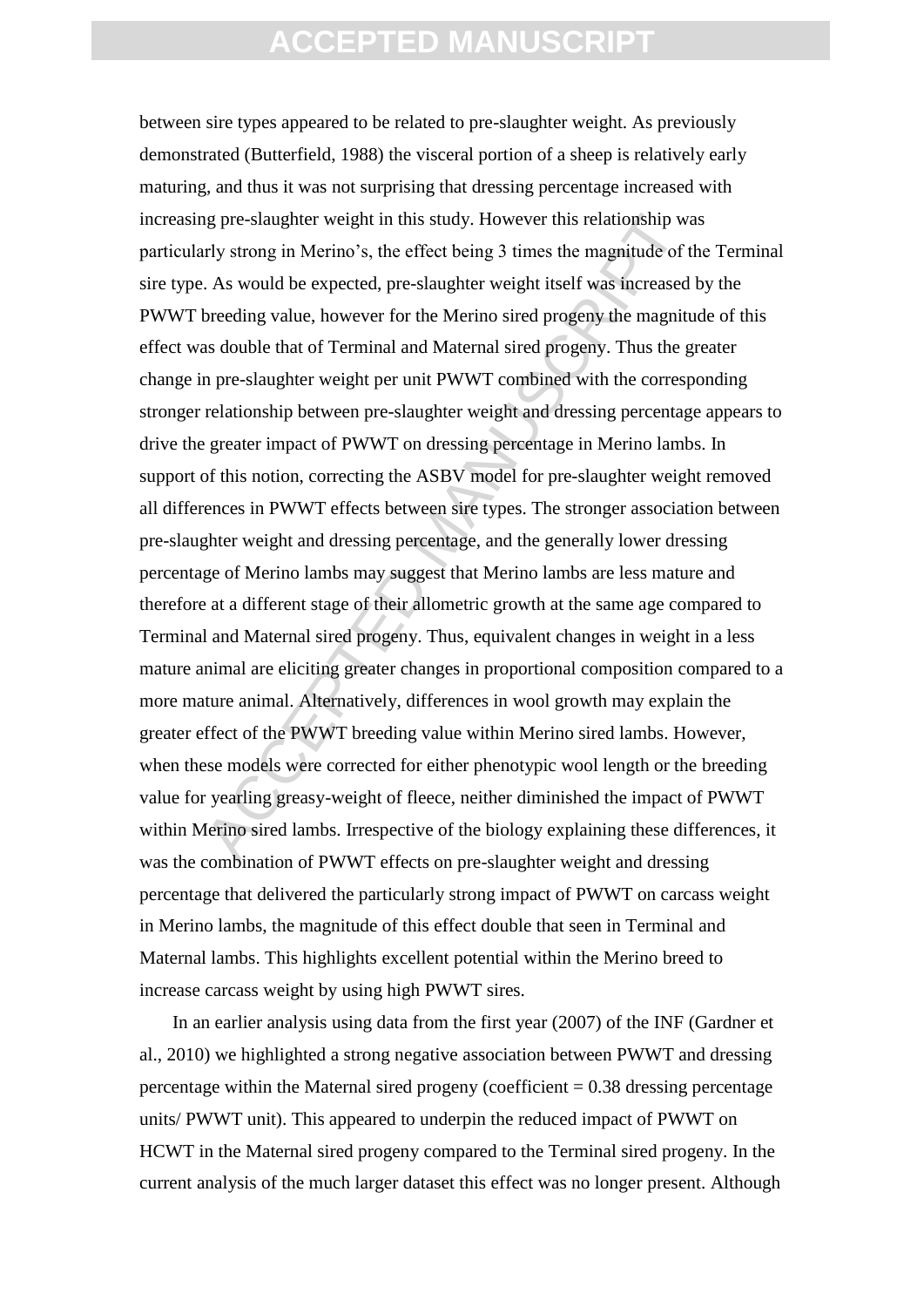PWWT was still associated with reduced dressing percentage, this coefficient was not significant and the magnitude was only 10% of that previously reported, and led to no difference relative to Terminal sires in terms of the magnitude of the PWWT effect on HCWT.

en the importance of PWWT within the carcass plus index (growt<br>g) it is not surprising that the impact of sire carcass plus index val<br>the PWWT responses. Thus it led to an increase in pre-slaughter<br>and dressing percentage, Given the importance of PWWT within the carcass plus index (growth has a 65% weighting) it is not surprising that the impact of sire carcass plus index value largely reflected the PWWT responses. Thus it led to an increase in pre-slaughter weight, HCWT, and dressing percentage, with a particularly strong impact in Merino lambs. This represents an important industry message given the reliance of producers on this index value for directing Terminal ram purchase decisions. Currently this index is not commercially available within the Merino industry, yet these results highlight the potential carcase gains that could be made if Merino producers made use of this index, which may be far greater than for producers of Terminal sired lambs.

#### *4.2 Impact of sire Post Weaning Fat Depth breeding value*

Relative to PWWT the effects of PFAT were much smaller in total magnitude. Within Merino sired lambs reducing PFAT reduced dressing percentage, aligning well with our initial hypothesis. Yet in contrast to this hypothesis there was no effect in Terminal sired lambs and a positive effect in the Maternal sired lambs. PFAT also increased pre-slaughter weight, however in this case the effect was small and consistent across lambs from all sire types. On this basis it seems unlikely that the impact of PFAT on dressing percentage was merely a correlate of its impact on preslaughter weight. This notion is further supported by the unchanged effect of PFAT on dressing percentage when the model was corrected for pre-slaughter weight. Ultimately, reducing PFAT produced a positive effect on HCWT, and similar to its effect on pre-slaughter weight, this was consistent across all sire types. This suggests that the differential effect of PFAT on dressing percentage between the different sire type groups was not sufficient to deliver a variable effect on HCWT. Thus the PFAT effect on HCWT aligns well with its effect on pre-slaughter weight. The association between reducing PFAT and increasing weight may be linked to an increase in mature size. Yet contrary to this assertion, Huisman & Brown (2008) demonstrated little phenotypic or genetic correlation with mature size – albeit in Merino lambs only. Explaining the variable impact of PFAT on dressing percentage is also difficult. It is likely that PFAT has reduced whole carcass adiposity (Gardner et al., 2010) which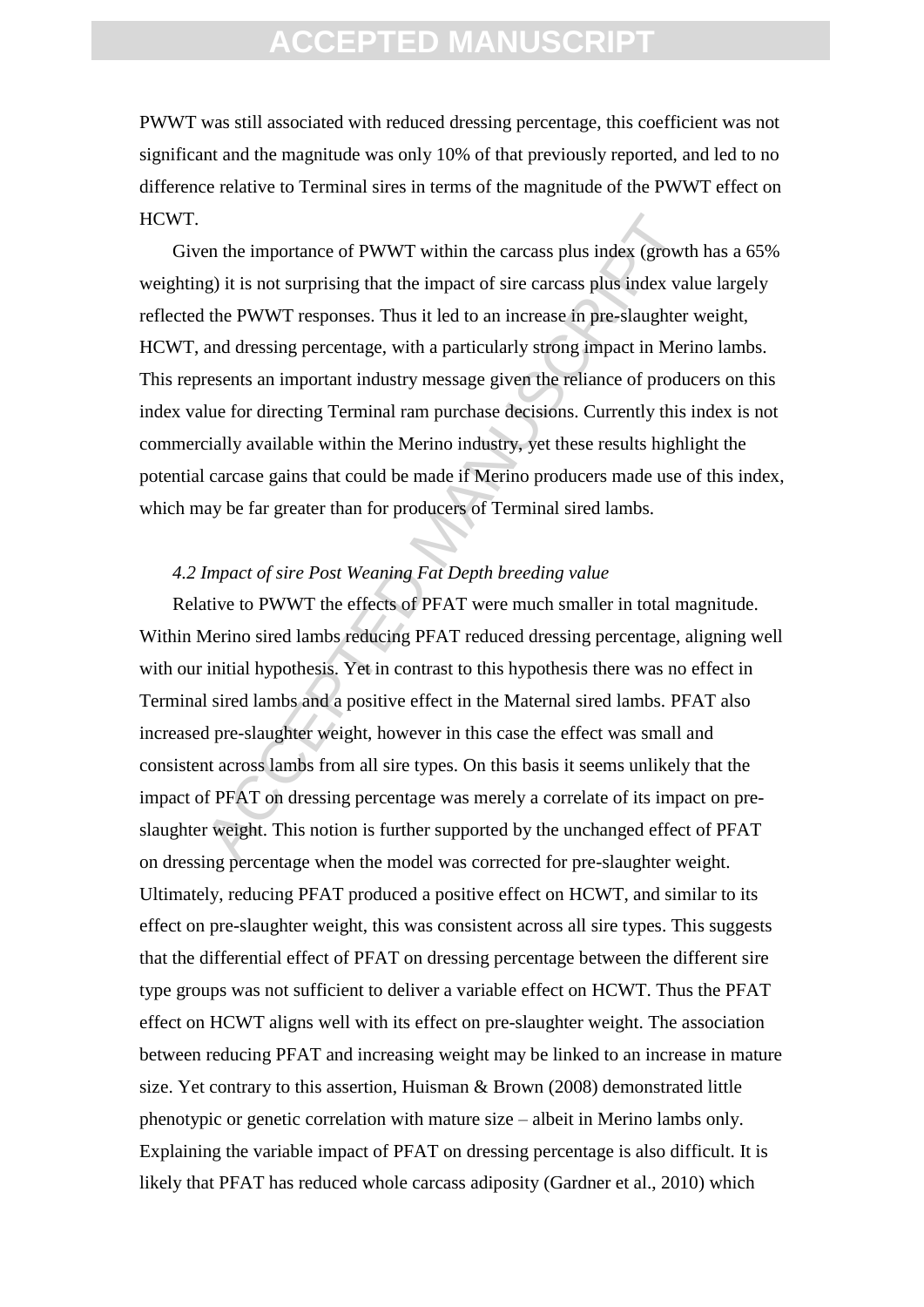previous studies have demonstrated would lead to reduced dressing percentage (Atkins & Thompson, 1979). So while this would explain the PFAT effect in Merinos, it does not explain the lack of effect in terminal sired lambs or the positive effect in maternal sired lambs. In the absence of detailed data on the carcass and visceral tissues we cannot provide a definitive interpretation.

#### *4.3 Impact of sire Post Weaning Eye Muscle Depth breeding value*

is sired lambs. In the absence of detailed data on the carcass and vis<br>ve cannot provide a definitive interpretation.<br> *Impact of sire Post Weaning Eye Muscle Depth breeding value*<br>
study demonstrated a positive effect of This study demonstrated a positive effect of PEMD on dressing percentage. PEMD was also associated with a marked increase in HCWT, and given that it did not impact on pre-slaughter weight it appears that the increased carcass weight is entirely due to the increased dressing percentage. This result has been reported previously in an analysis using only the first year of the INF data (Gardner et al., 2010). However in this previous analysis the magnitude of the PEMD effect was only half that of the current analysis when compared on a per unit ASBV basis, possibly reflecting the smaller sample size and reduced ASBV range across which PEMD was tested. While the present study focuses on breeding values, there are other studies where high muscled genotypes have demonstrated increased dressing percentage. Abdulkhaliq et al. (2007) demonstrated higher dressing percentages in Dorset cross lambs that were heterozygous for the Callipyge gene compared to non-carrier Dorset, Suffolk and Texel sired lambs. Similarly, Kremer et al. (2004) compared Texel sired lambs with less muscular Corriedale sired lambs and found higher dressing percentage in the Texels. Therefore, the data presented here is consistent both with the earlier analysis of PEMD and with the earlier sire breed focused studies.

We can conclude that prime lamb enterprises maintain a significant production advantage using high PEMD sires, the progeny of which will be a similar weight on farm, yet produce a markedly larger carcass at slaughter. However to realise this advantage producers would need to sell on the basis of carcass weight, and not live weight.

#### *4.4 Impact of sire and dam breed*

Aligning with our initial hypothesis, the progeny of Merino sires had markedly lower dressing percentage than the progeny of Terminal or Maternal sires. The average pre-slaughter weight of these progeny was also lower than Terminal and Maternal sired lambs. Although pre-slaughter weight is correlated with dressing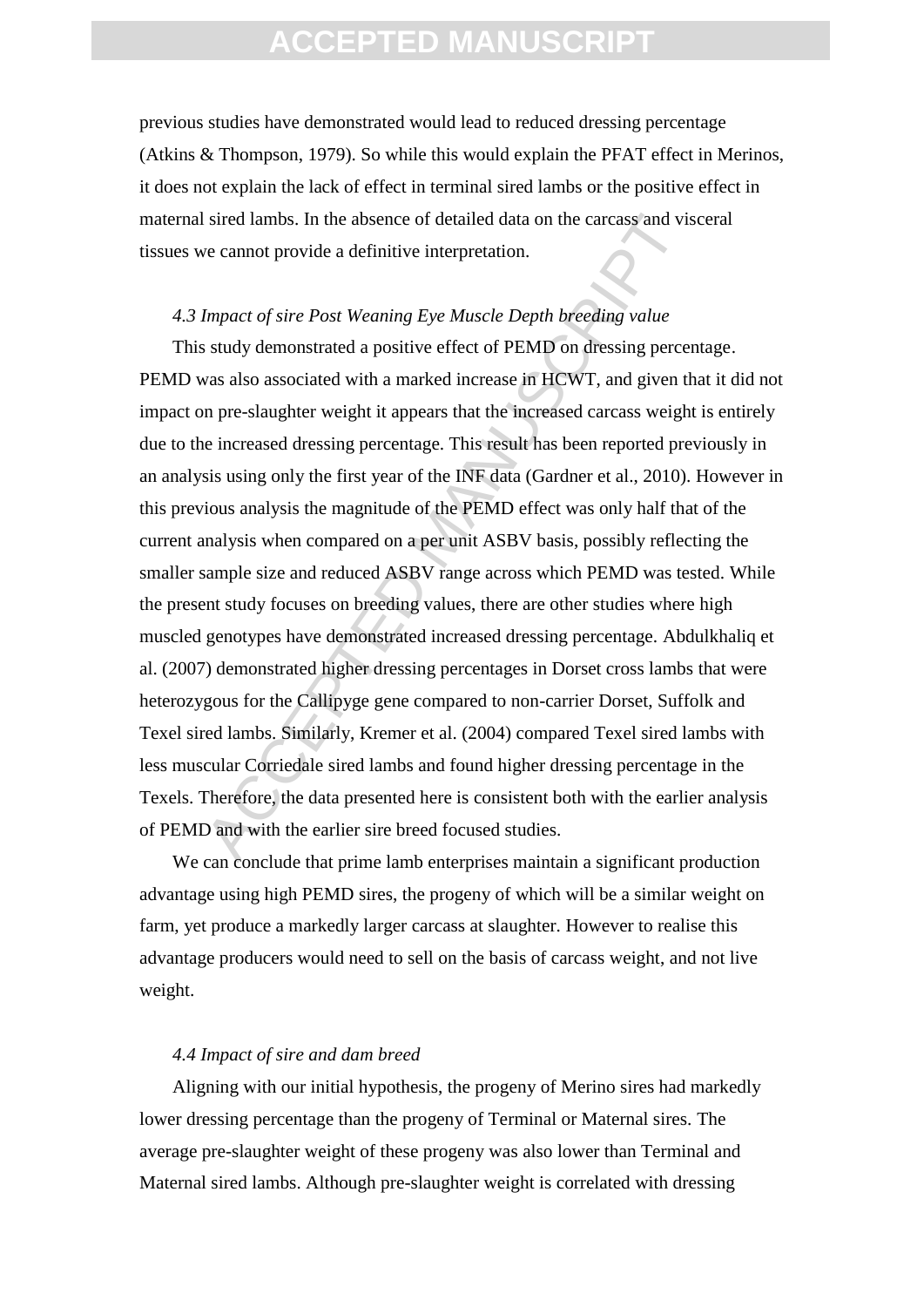percentage, the dressing percentage differences were not explained by live weight differences, with the dressing percentage difference between sire types diminishing only slightly when the model was corrected for pre-slaughter weight. This difference in dressing percentage between sire types compares well with previous studies (Atkins & Thompson, 1979; Gardner et al., 1999; Ponnampalam et al., 2007), however in this case the distinction from these studies is that this result was not confounded by preslaughter weight, having been demonstrated in lambs of equivalent weight. Hence, the sire type differences in HCWT were a reflection of both the lighter pre-slaughter weight as well as the lower dressing percentage of Merino sired lambs compared to terminal and maternal sired lambs, with both factors contributing independently to the result.

many percentage between sire types compares well with previous stupson, 1979; Gardner et al., 1999; Ponnampalam et al., 2007), how<br>distinction from these studies is that this result was not confounde<br>r weight, having been The impact of dam breed was consistent with the sire type effect, with the progeny of Merino dams having lighter pre-slaughter weights, lower dressing percentage, and lighter HCWT than Cross-bred dams. Although the sire type differences were greater, particularly for the most relevant comparison of Merino versus Maternal sired lambs, this is likely due to the Cross-bred dams consisting of half Merino genetics, diluting the contrast in response. This result aligns well with a study by Kleemann et al., (1990), who demonstrated lower dressing percentages in the progeny of Merino dams compared to Poll Dorset x Merino and Border Leicester x Merino dams. These differences represent a clear production disadvantage of the Merino breed, and in part are likely the result of this breed having received relatively little selection pressure for carcass traits. Hence Merino's have relatively poor PWWT and PEMD breeding values, both of which have been associated with increased dressing percentage. Alternatively, these breeding values do not fully explain the difference in dressing percentage between the sire types, as the difference between them was relatively unchanged when they were compared in a model corrected for PWWT, PEMD, and PFAT. It is likely that this reflects the fact that these breeding values are derived from databases containing just Merino, Maternal, or Terminal sires, and therefore may not provide adequate between breed adjustment.

#### *4.5 Impact of sex, birth and rearing type, and environmental factors*

The differences in HCWT between males and females, and between multiple born and reared lambs compared to the rest were largely a reflection of differences in pre-slaughter weight. The dressing percentage differences were quantitatively too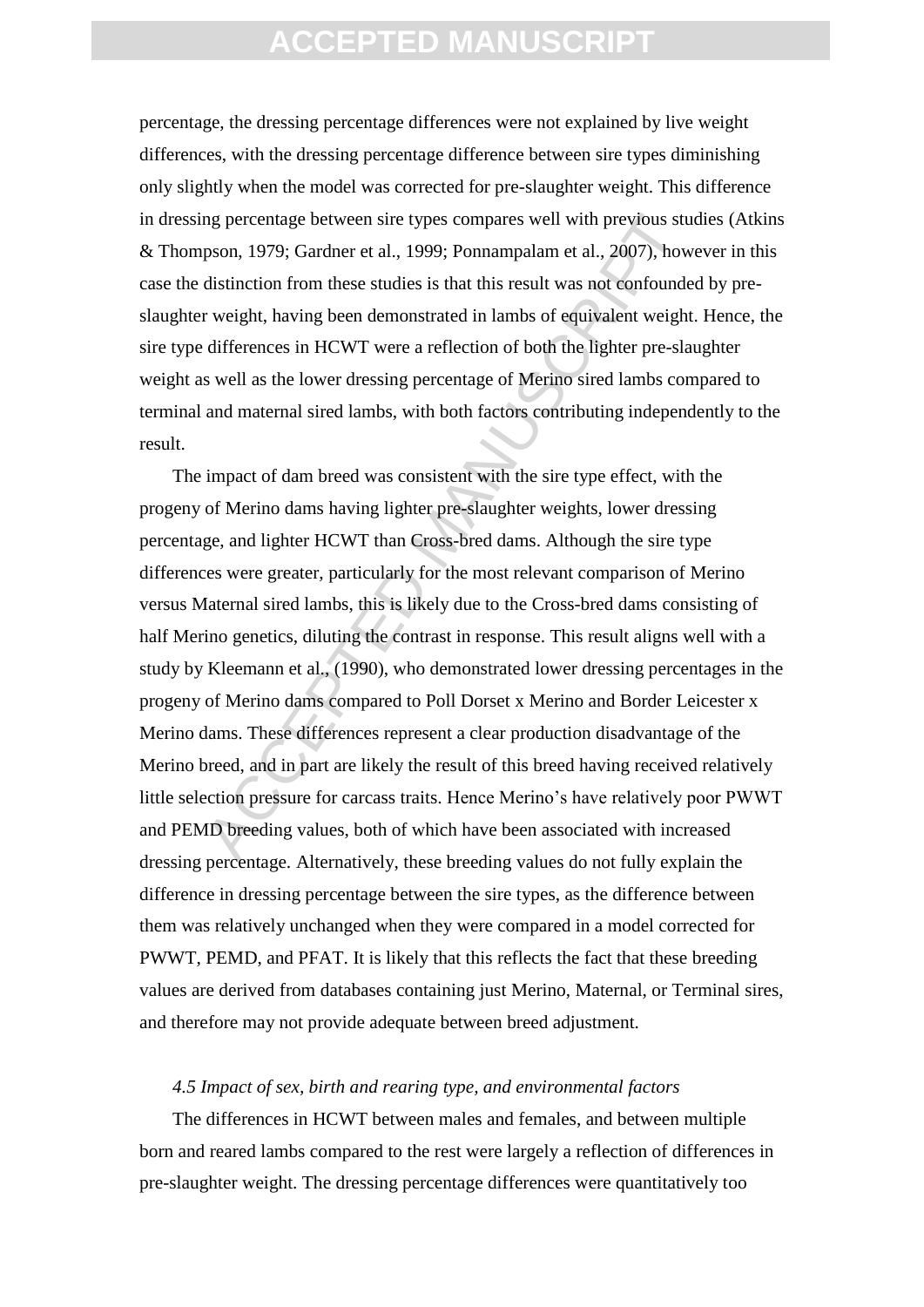small to impact on HCWT, and the birth-rear type effects merely a reflection of the correlation with pre-slaughter weight, being accounted for by the pre-slaughter weight correction. None-the-less it was notable that the difference between single and multiple born and reared lambs was two-fold higher in the progeny of Terminal sired lambs, yet only 50% higher in the progeny of Cross-bred dams when both were compared to Merinos. This highlights maternal nutrition as a key factor to realise the full growth potential of high growth impetus lambs.

bom and reared lambs was two-fold higher in the progeny of Ter<br>et only 50% higher in the progeny of Cross-bred dams when both<br>d to Merinos. This highlights maternal nutrition as a key factor to<br>wh potential of high growth As expected, some of the largest effects on dressing percentage and pre and post slaughter weights were for differences between sites. In particular, the magnitude of the dressing percentage differences were sufficient to cause marked re-ranking when comparing site averages for weight between pre and post slaughter. Thus Cowra with the highest dressing percentage had among the lightest average pre-slaughter weights but one of the heaviest HCWT. Conversely, Katanning which had among the heaviest pre-slaughter weights also had the lowest dressing percentage resulting in HCWT that was similar to the average of all sites. These are likely to reflect differences in management practices that would ultimately lead to variation in time-off-feed at different sites, as well as differences in nutrition that would affect gut-fill. Differences in shearing time, and therefore wool-weight, would also have impacted as previously demonstrated by Kirton et al., (1995). However this effect was relatively small, as seen by correcting the model for wool length at slaughter which accounted for only a small part of the difference in pre-slaughter weight and dressing percentage. Part of this variation between sites may also reflect genetic divergence between the ewe flock at each site, however given that the differences between sire types was only as much as 1.2 dressing percentage units, genetic variation between ewe flocks is likely to account for only a small part of the between site variation. Lastly, variation in processing may also have contributed to the site effect. Although all abattoirs employ the same AUSMEAT protocols for trimming carcases, it is possible that there may have been some "operator variation" in how these protocols were applied.

The differences between kill groups are also likely to reflect the same environmental effects as described for site. However, these also strongly reflect the impact of age, with the average age of each kill group within a site varying by as much as 331 days. The impact of age was particularly strong for pre-slaughter weight and HCWT, simply reflecting growth. There was also a marked effect on dressing percentage which increased in older lambs. This response is consistent with previous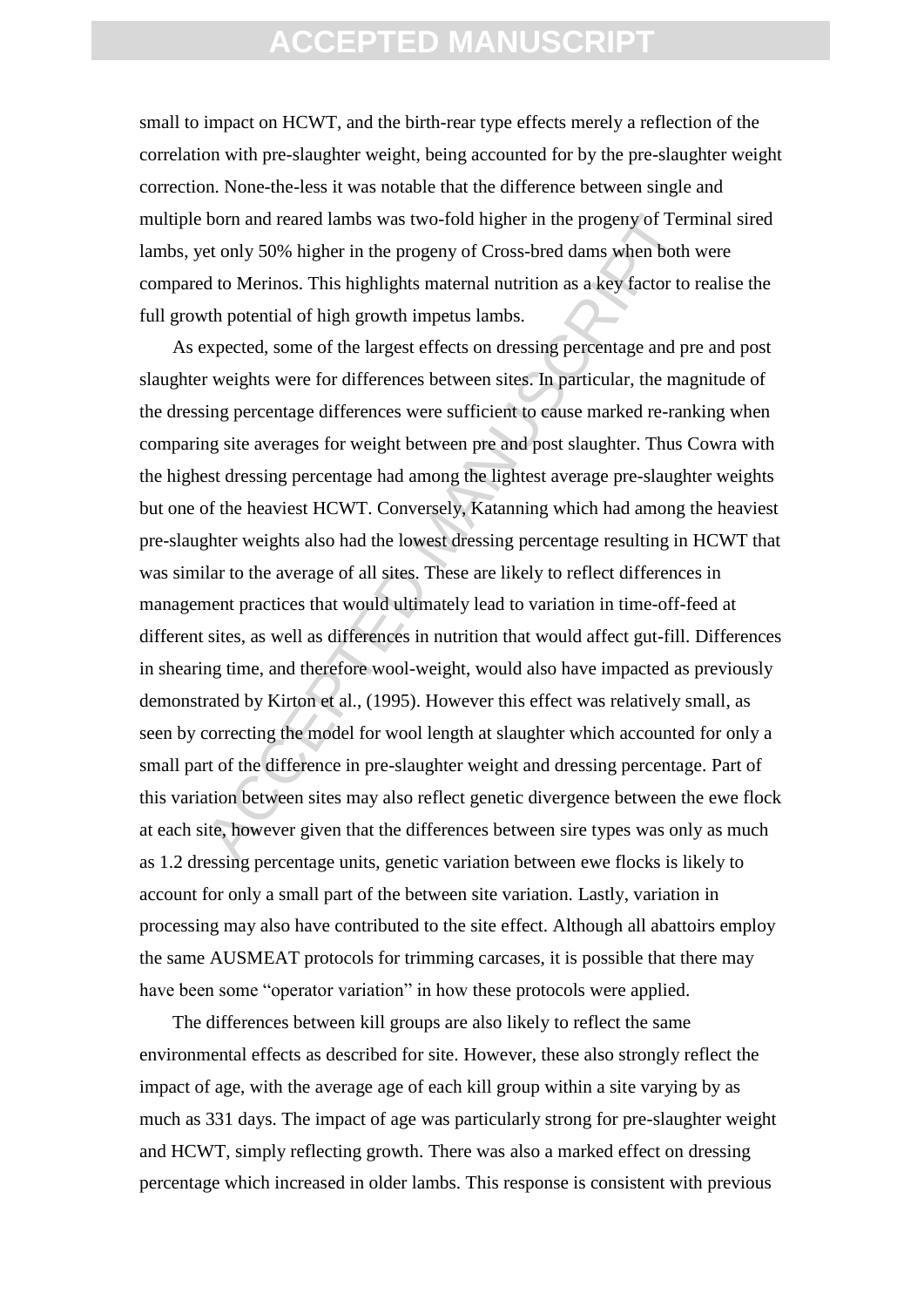analyses of dressing percentage (Atkins & Thompson, 1979; Hawkins et al., 1985; Kremer et al., 2004) which demonstrated a positive association with carcass weight – a proxy for age in this study. As already discussed in the context of pre-slaughter weight, this reflects the early maturing growth pattern the visceral tissues relative to live weight (Butterfield, 1988).

#### *4.6 Comparison of effects impacting weight and dressing percentage*

this reflects the early maturing growth pattern the visceral fissues is<br>the (Butterfield, 1988).<br>Comparison of effects impacting weight and dressing percentage<br>ey advantage of this study is the opportunity to quantitativel A key advantage of this study is the opportunity to quantitatively compare within a large dataset the magnitude of effects for a range of genotype and production traits that are relevant to the Australian lamb industry. Of the factors impacting HCWT, the largest differences were those observed between sire types, particularly for Merino compared to Terminal sired lambs, as well as the impact of the PWWT breeding value across its 23 point range, each differing by about 5.5kg. The environmental/age linked effects of kill group and site were the next most important, with magnitudes that were 75% and 50% of the sire type effect. Dam breed was also important, although it had only 40% the magnitude of the sire type effect. Lastly, the effects of birth-rear type, sex, sire PEMD and PFAT ASBV (across their ranges), and Year were all relatively similar, with magnitudes at about 15-25% of the sire type difference for HCWT. The relative magnitude of these effects was quite similar for pre-slaughter weight, except for PEMD which had no effect.

For dressing percentage the greatest impact was the site effect, with the largest difference between sites equal to 5.8 dressing percentage units reflecting environmental and management differences. This was closely followed by the Sire type effect, particularly comparing Merino's with Terminal sired lambs, their difference being 70% the magnitude of the largest site difference. Kill group and preslaughter weight, both age/maturity linked effects, impacted with 35-40% of the magnitude of the largest site difference, and then the genetic effects of PEMD and PWWT ASBV (across their ranges), dam breed, and year all impacted with about 20- 30% the magnitude of the largest site difference. Lastly, birth-rear type, sex, and PFAT ASBV (no effect), had the smallest impacts on dressing %, being at most only 5% the magnitude of the largest site difference.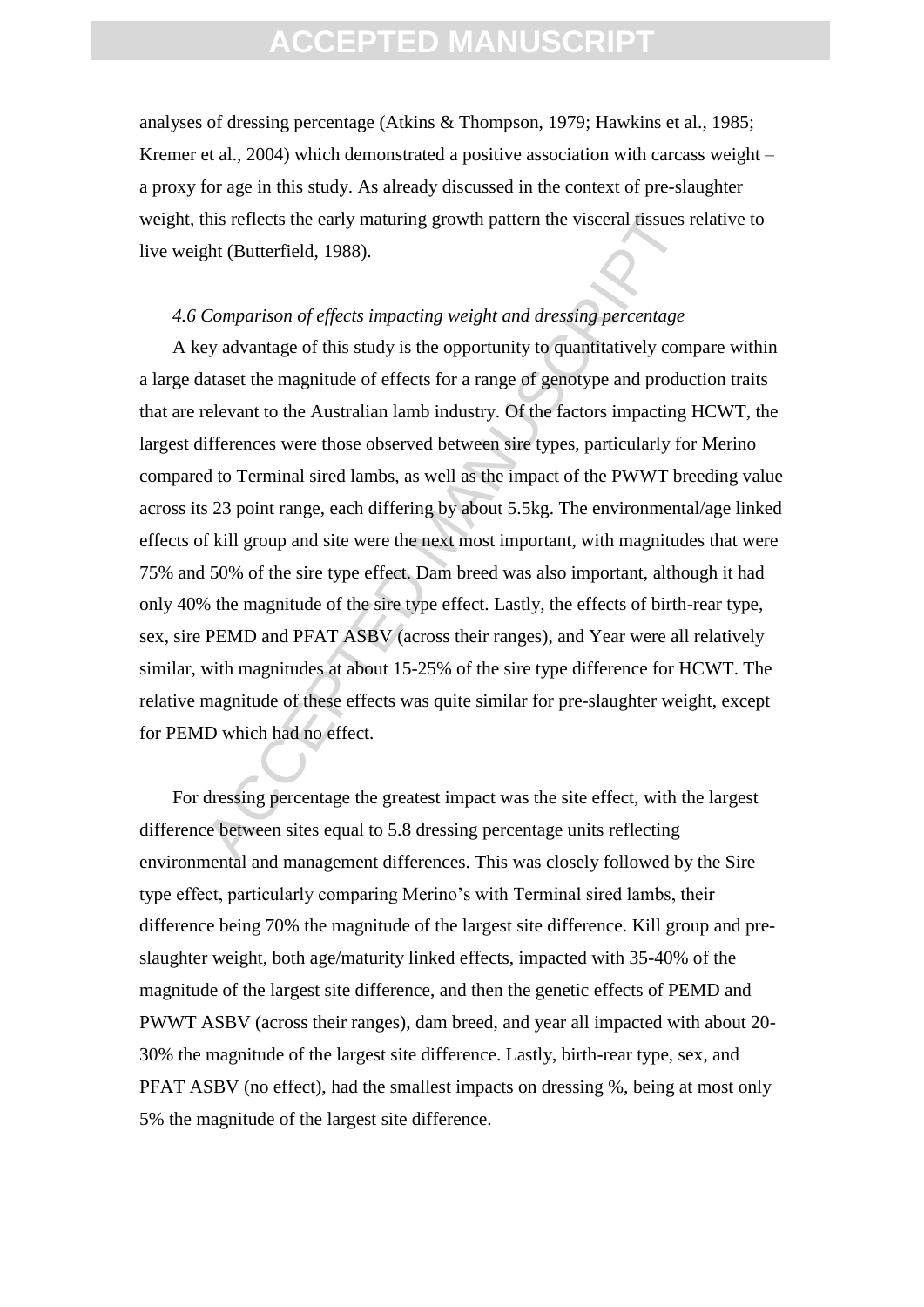is to reliably deliver predictable dressing percentages they must calive weights and understand environmental factors. Alternatively si do suggest some scope for improving dressing percentage using of selected sires. Dress The comparative magnitude of these effects highlights the relative importance of genetics for the weight traits, compared to dressing percentage in which environmental and management factors play a much bigger role. Thus for lamb producers to reliably deliver predictable dressing percentages they must carefully monitor live weights and understand environmental factors. Alternatively the genetic responses do suggest some scope for improving dressing percentage using breeding values and selected sires. Dressing percentage has previously been shown to have a moderate heritability of between 0.25 (Greeff et al., 2008) and 0.4 (Fogarty, Safari, Taylor, & Murray, 2003) in Merinos. Along with the range in sire estimates, this demonstrates good potential for generating a sire breeding value for dressing percentage. Alternatively, given the mostly positive effect of the PWWT, PEMD, and PFAT breeding values, these are likely to be adequate for driving improvement in this trait. Furthermore, because feedback data from abattoirs on hot carcase weight is not currently provided on an individual animal basis, dressing percentage and hot carcase weights are parameters not available for most breeding programs.

#### **5. Conclusion**

In conclusion, we have identified and quantified a number of factors that impact on dressing percentage, pre-slaughter weight, and HCWT. The carcase breeding values for PWWT, PEMD, and PFAT all had a positive impact on HCWT, with the PWWT and PFAT effects delivered in part through their impact on live weight, and in part through their impact on dressing percentage. For PEMD the improved HCWT was entirely due to its impact on improving dressing percentage, given that it had no impact on live weight. There were marked differences between sire types and dam breeds, with these differences largely driven by Merino genetics. Generally Merino's had lower pre-slaughter weights, reduced dressing percentages, and ultimately markedly lower HCWT. Variation in dressing percentage associated with genetic effects appears to indicate potential scope to improve this trait, which may provide additional production advantages for producers already selecting for improved growth rates.

#### 6. **Acknowledgements**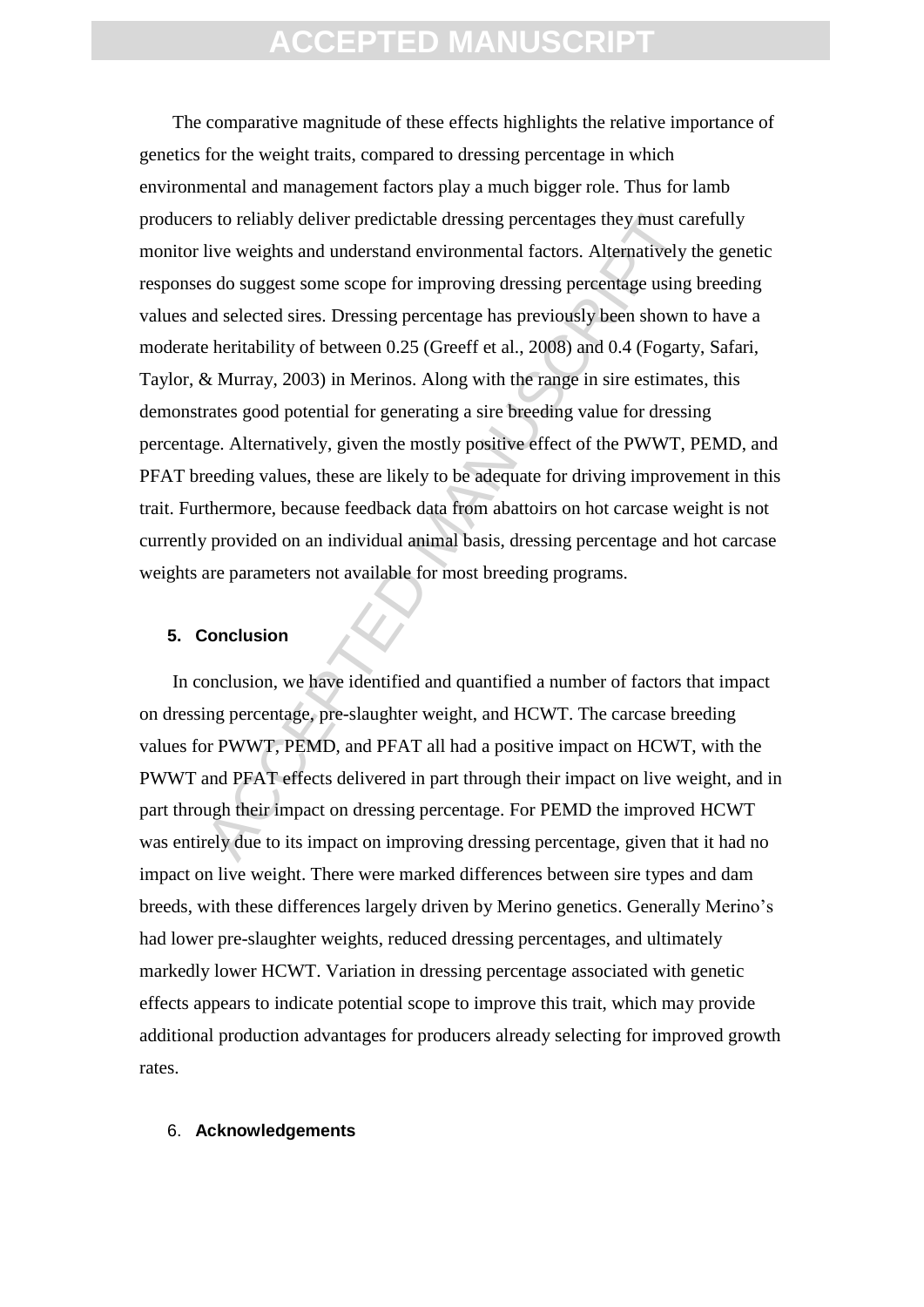tions of staff and resources provided at each site for the<br>ent of Primary Industries, University of New England, De<br>Industries Victoria, SA Research & Development Institu<br>ent of Agriculture and Food WA, as well as staff at The CRC for Sheep Industry Innovation is supported by the Australian Government's Cooperative Research Centre Program, Australian Wool Innovation Ltd. and Meat & Livestock Australia. The authors gratefully acknowledge the contributions of staff and resources provided at each site for the INF: NSW Department of Primary Industries, University of New England, Department of Primary Industries Victoria, SA Research & Development Institute and the Department of Agriculture and Food WA, as well as staff at Murdoch University.

#### **7. References**

Abdulkhaliq, A.M., Meyer, H.H., Busboom, J.R., and Thompson, J.M. (2007). Growth, carcase and cooked meat characteristics of lambs sired by Dorset rams heterozygous for the Callipyge gene and Suffolk and Texel rams. *Small Ruminant Research, 71*, 92-97.

Anon, J. A. R. (1992). AUS-MEAT language, 4th edn. (AUS-MEAT: Sydney, Australia).

Atkins, K. D., & Thompson, J. M. (1979). Carcass Characteristics of Heavyweight Crossbred Lambs .1. Growth and Carcass Measurements. *Australian Journal of Agricultural Research, 30*(6), 1197-1205.

Brown, D. J., Huisman, A. E., Swan, A. A., Graser, H.-U., Woolaston, R. R., Ball, A. J., Atkins, K. D., & Banks, R. B. (2007). Genetic evaluation for the Australian sheep industry. *Proceedings of the Association for the Advancement of Animal Breeding and Genetics, 17*, 187-194.

Butterfield, R. (1988). *'New concepts of sheep growth*. Sydney: University of Sydney.

Cliplef, R. L., & Mckay, R. M. (1993). Visceral Organ Weights of Swine Selected for Reduced Backfat Thickness and Increased Growth-Rate. *Canadian Journal of Animal Science, 73*(1), 201-206.

Fogarty, N.M., Hopkins, D.L., and van de Ven, R. (2000). Lamb production from diverse genotypes. 2. Carcass characteristics. *Animal Science, 70*, 147-156.

Fogarty, N. M., Safari, E., Taylor, P. J., & Murray, W. (2003). Genetic parameters for meat quality and carcass traits and their correlation with wool traits in Australian Merino sheep. *Australian Journal of Agricultural Research, 54*(7), 715-722.

Fogarty, N. M., Banks, R. G., van der Werf, J. H. J., Ball, A. J., & Gibson, J. P. (2007). The information nucleus – a new concept to enhance sheep industry genetic improvement. In *Proceedings of the Association for Advancement of Animal Breeding and Genetics* (Vol. 17, pp. 29–32).

Gardner, G. E., Kennedy, L., Milton, J. T. B., & Pethick, D. W. (1999). Glycogen metabolism and ultimate pH of muscle in Merino, first-cross, and second-cross wether lambs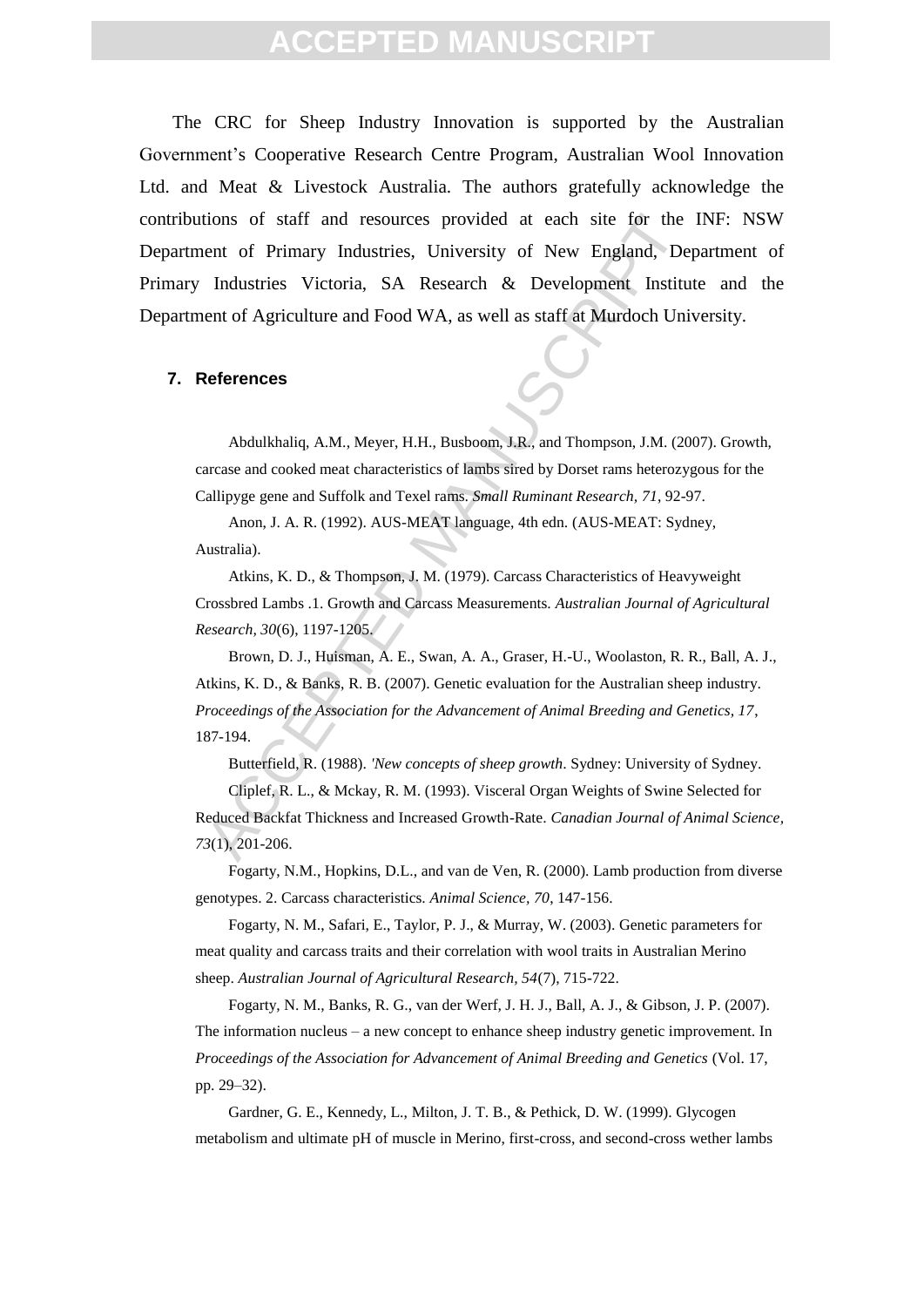as affected by stress before slaughter. *Australian Journal of Agricultural Research, 50*(2), 175-181.

Gardner, G. E., Williams, A., Siddell, J., Ball, A. J., Mortimer, S., Jacob, R. H., Pearce, K. L., Edwards, J. E. H., Rowe, J. B., & Pethick, D. W. (2010). Using Australian Sheep Breeding Values to increase lean meat yield percentage. *Animal Production Science, 50*(11- 12), 1098-1106.

Greeff, J. C., Safari, E., Fogarty, N. M., Hopkins, D. L., Brien, F. D., Atkins, K. D., Mortimer, S. I., & van der Werf, J. H. J. (2008). Genetic parameters for carcass and meat quality traits and their relationships to liveweight and wool production in hogget Merino rams. *Journal of Animal Breeding and Genetics, 125*(3), 205-215.

Hawkins, R.R., Kemp, J.D., Ely, D.G., Fox, J.D., Moody, W.G. & Vimini, R.J. (2008). Carcass and meat characteristics of crossbred lambs born to ewes of different genetic types and slaughtered at different weights. *Livestock Production Science, 12*, 241-250.

Breeding Values to increase lean meat yield percentage. *Animal Production Scie*<br>2), 1098-1106.<br>
Greeff, J. C., Safari, E., Fogarty, N. M., Hopkins, D. L., Brien, F. D., Atkir<br>
dortimer, S. I., & van der Werf, J. H. J. (20 Huisman, A. E., & Brown, D. J. (2008). Genetic parameters for bodyweight, wool, and disease resistance and reproduction traits in Merino sheep. 2. Genetic relationships between bodyweight traits and other traits. *Australian Journal of Experimental Agricultural, 48*, 1186- 1193.

Kirton, A.H., Carter, A. H., Clarke, J. N., Sinclair, D. P., Mercer, G. J.K. & Duganzich, D. M. (1995). A comparison between 15 ram breeds for export lamb production 1.Liveweights, body components, carcass measurements, and composition. *New Zealand Journal of Agricultural Research, 38*(3), 347-360.

Kleemann, D.O., Dolling, C.H.S. and Ponzoni, R.W., (1990). Carcass and non-carcass characteristics of Suffolk-sired lambs from South Australian Merino, Poll Dorset × Merino and Border Leicester X: Merino ewes. *Small Ruminant Research,* 3: 283-290.

Kremer, R., Barbato, G., Castro, L., Rista, L., Roses, L., Herrera, V., Neirotti, V. (2004). Effect of sire breed, year, sex and weight on carcass characteristics of lambs. *Small Ruminant Research, 53*, 117-124.

Mcphee, C. P. (1981). Selection for Efficient Lean Growth in a Pig Herd. *Australian Journal of Agricultural Research, 32*(4), 681-690.

Ponnampalam, E. N., Hopkins, D. L., Butler, K. L., Dunshea, F. R., & Warner, R. D. (2007). Genotype and age effects on sheep meat production 2. Carcass quality traits. *Australian Journal of Experimental Agriculture, 47*(10), 1147-1154.

Ponnampalam, E. N., Butler, K. L., Jacob, R. H., Pethick, D. W., Ball, A. J., Hocking-Edwards, J. E., Geesink, G., & Hopkins, D. L. (2013). Health beneficial long chain omega-3 fatty acids in Australian lambs managed under extensive finishing systems. *Meat Science, CRC Special Issue*.

Sheridan, R., Ferreira, A. V., & Hoffman, L. C. (2003). Production efficiency of South African Mutton Merino lambs and Boer goat kids receiving either a low or a high energy feedlot diet. *Small Ruminant Research, 50*(1-2), 75-82.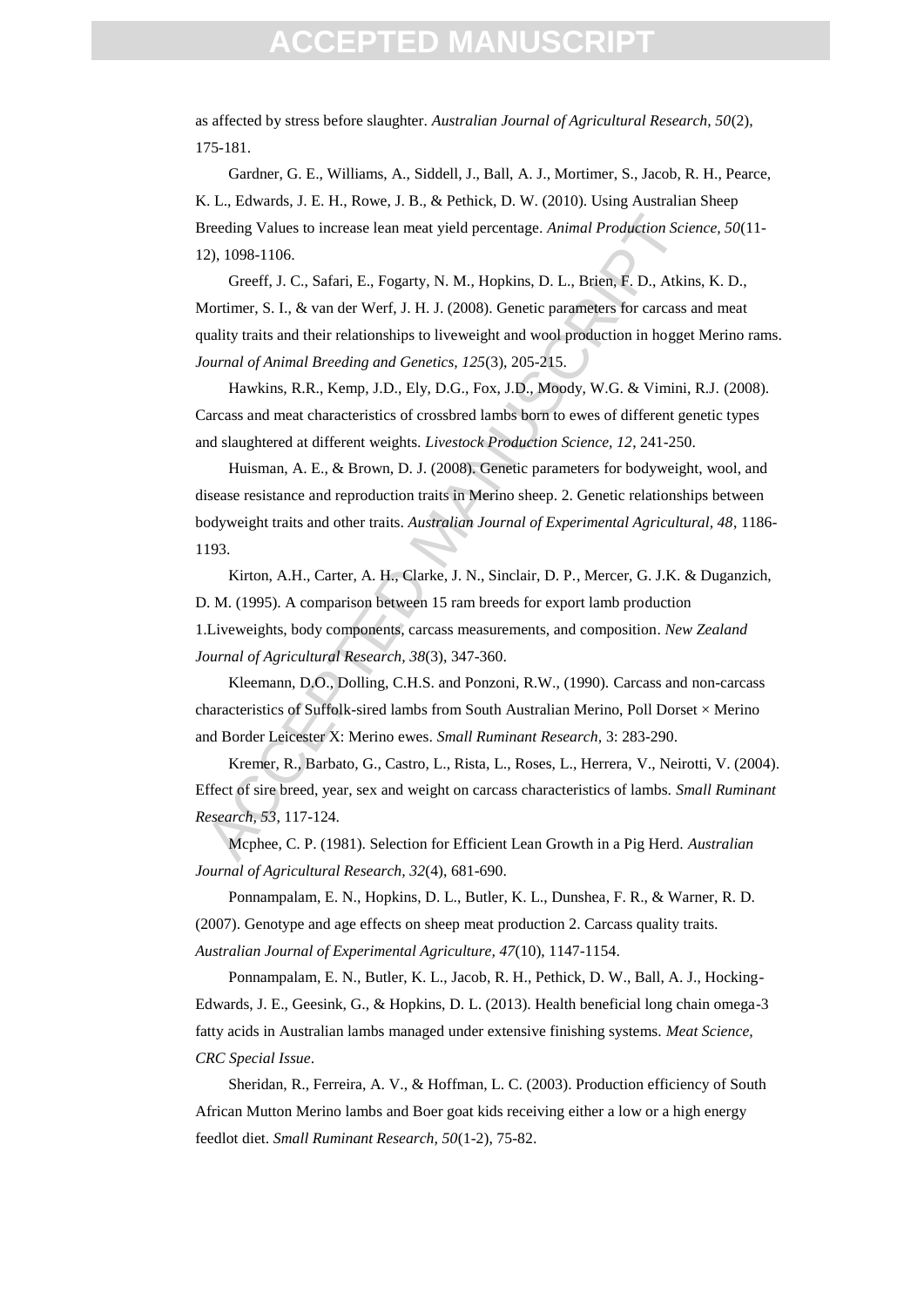van der Werf, J. H. J., Kinghorn, B. P., & Banks, R. G. (2010). Design and role of an information nucleus in sheep breeding programs. *Animal Production Science, 50*(11-12), 998- 1003.

ACCEPTED MANUSCRIPT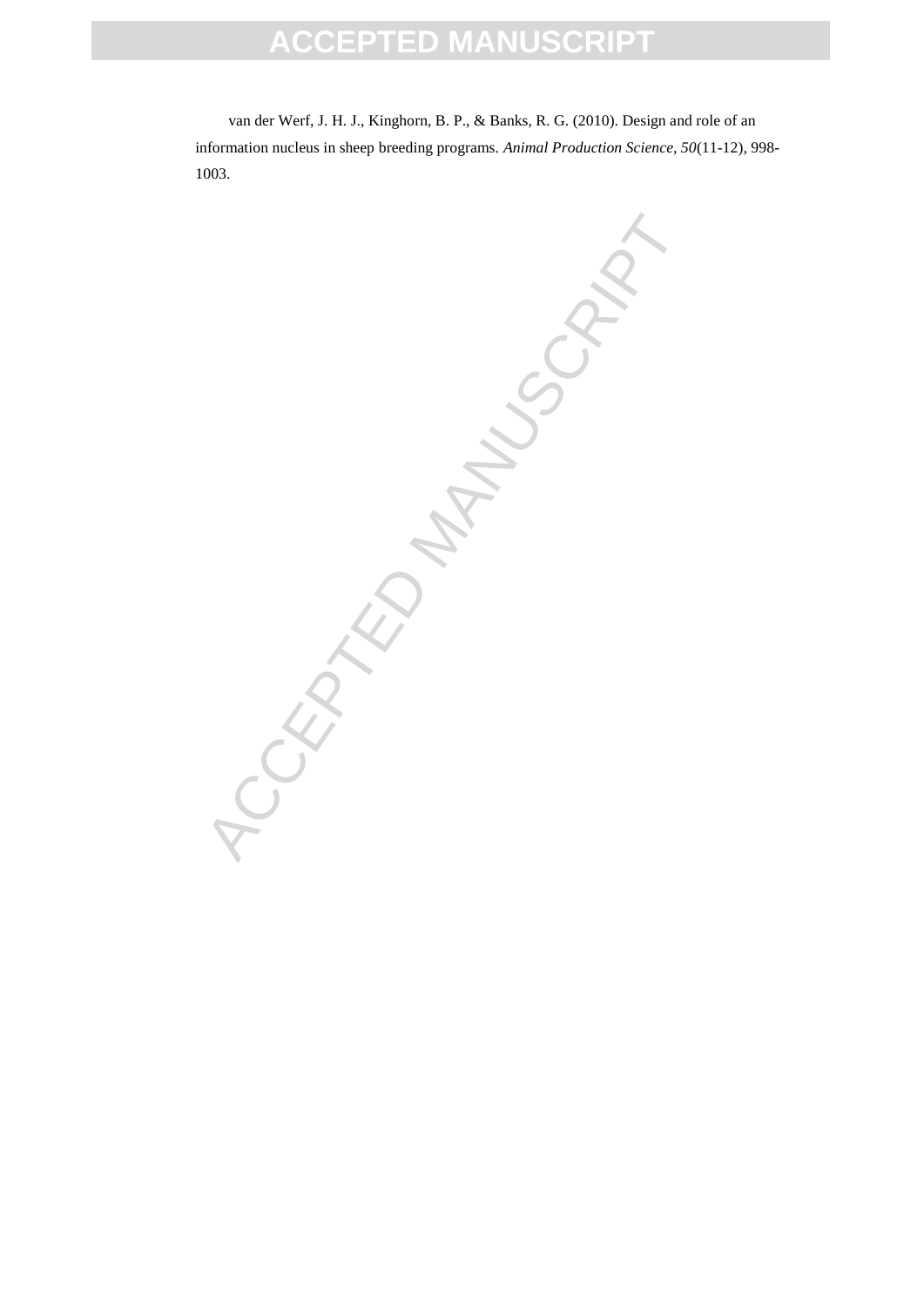

Figure 1. The relationship between pre-slaughter weight (kg) and age at slaughter (days). Symbols (○) represent kill group predicted means plotted against the average age for lambs in that kill group. Lines represent predicted means for age at slaughter  $(\pm S)$  derived from the base model with kill group used as a random term. Coefficient of line  $= 0.031 \pm 0.005$ kg.



Figure 2. The relationship between dressing percentage  $\frac{9}{9}$  and age at slaughter (days). Symbols ( $\circ$ ) represent kill group predicted means plotted against the average age for lambs in that kill group. Lines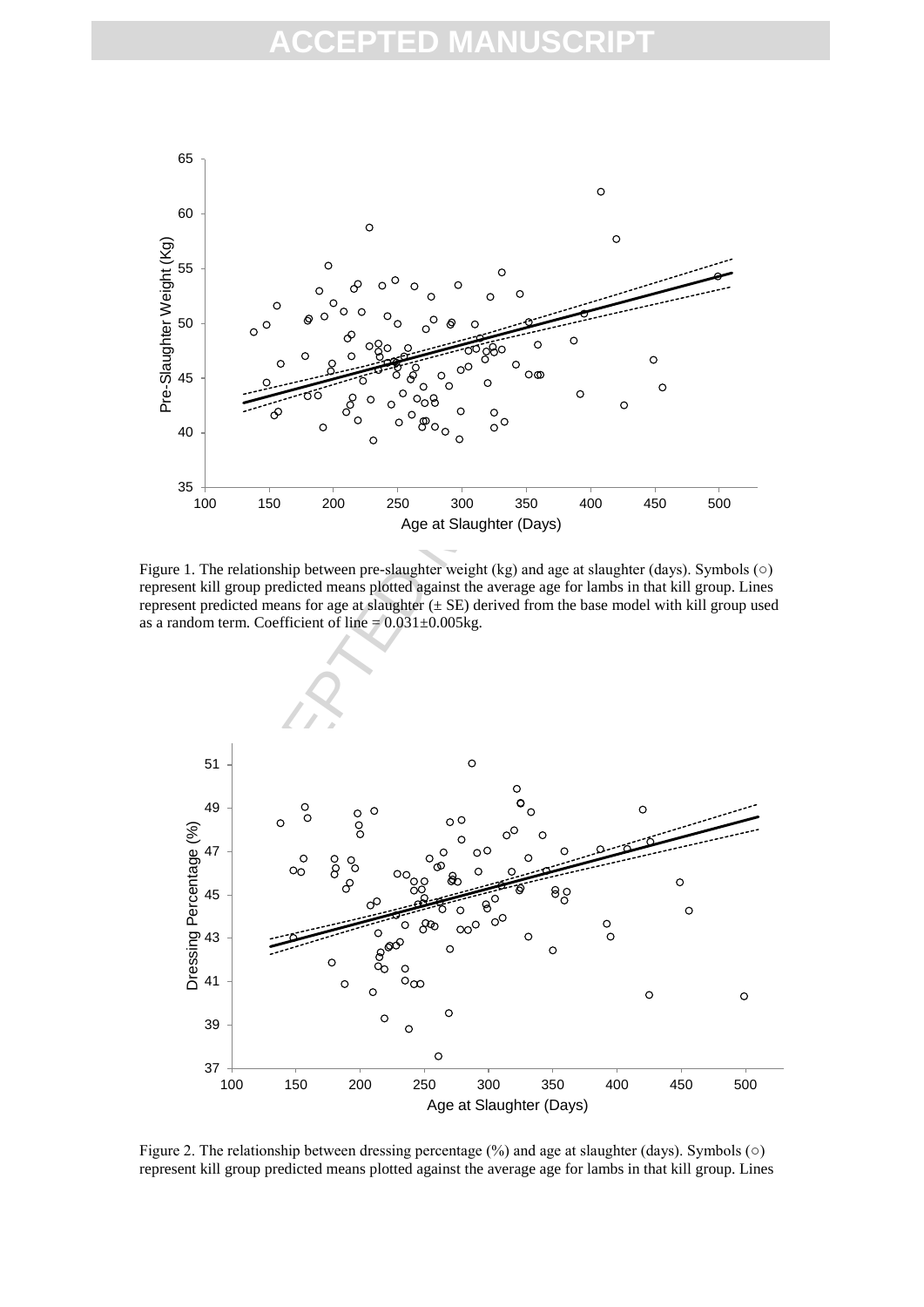represent predicted means for age at slaughter  $(\pm \text{ SE})$  derived from the base model with kill group used as a random term. Coefficient of line  $= 0.016 \pm 0.007$ .



Figure 3 The relationship between live weight pre-slaughter (kg) and dressing percentage (%) within Terminal (coefficient =  $0.030\pm0.007$ ), Maternal (coefficient =  $0.030\pm0.010$ ), and Merino (coefficient =  $0.090\pm0.012$ ) sire types. Lines represent predicted means ( $\pm$  SE).



Figure 4. The association between dressing percentage (%) and the post-weaning Australian sheep breeding value for C-site fat depth (PFAT ASBV) within sire types. Lines represent predicted means  $(±)$ SE), with coefficients of -0.422±0.121 (Maternal), 0.394±0.132 (Merino), 0.038±0.082 (Terminal). Icons represent sire estimates taken from the base model plus the sire type predicted mean for: ○, Terminal sires;  $\Box$ , Maternal sires;  $\Delta$ , Merino sires.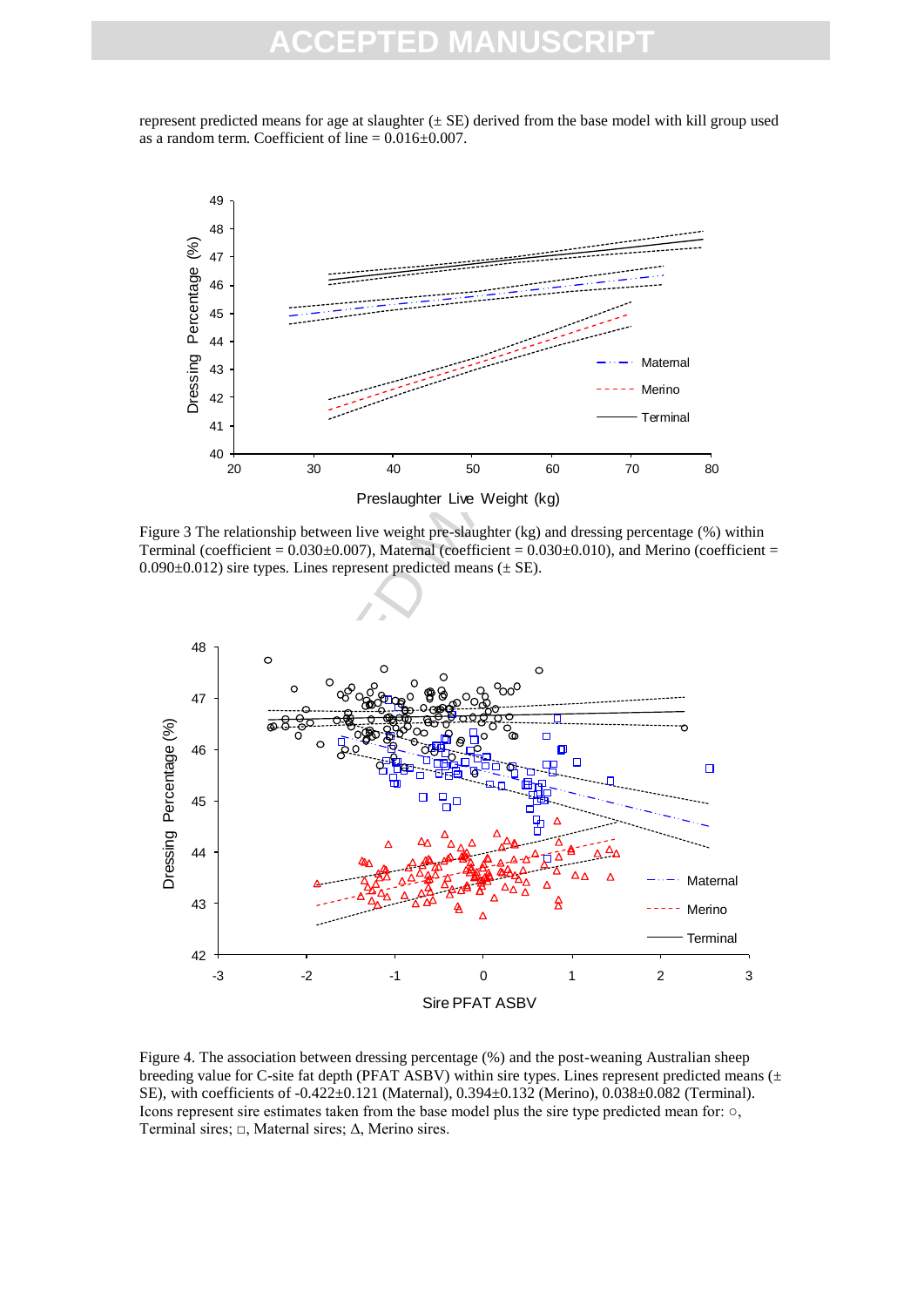

Figure 5. The relationship between hot standard carcase weight (kg) and age at slaughter (days). Symbols ( $\circ$ ) represent kill group predicted means plotted against the average age for lambs in that kill group. Lines represent predicted means for age at slaughter  $(\pm S\mathbf{E})$  derived from the base model with kill group used as a random term. Coefficient of line  $= 0.021 \pm 0.003$ .



Figure 6. The association between hot standard carcase weight (kg) and the Carcase Plus Index. Lines represent predicted means (± SE), with coefficients of 0.042±0.008 (Maternal), 0.052±0.005 (Merino), 0.021±0.004 (Terminal). Icons represent sire estimates taken from the base model plus the sire type predicted means for:  $\circ$ , Terminal sires;  $\Box$ , Maternal sires;  $\Delta$ , Merino sires.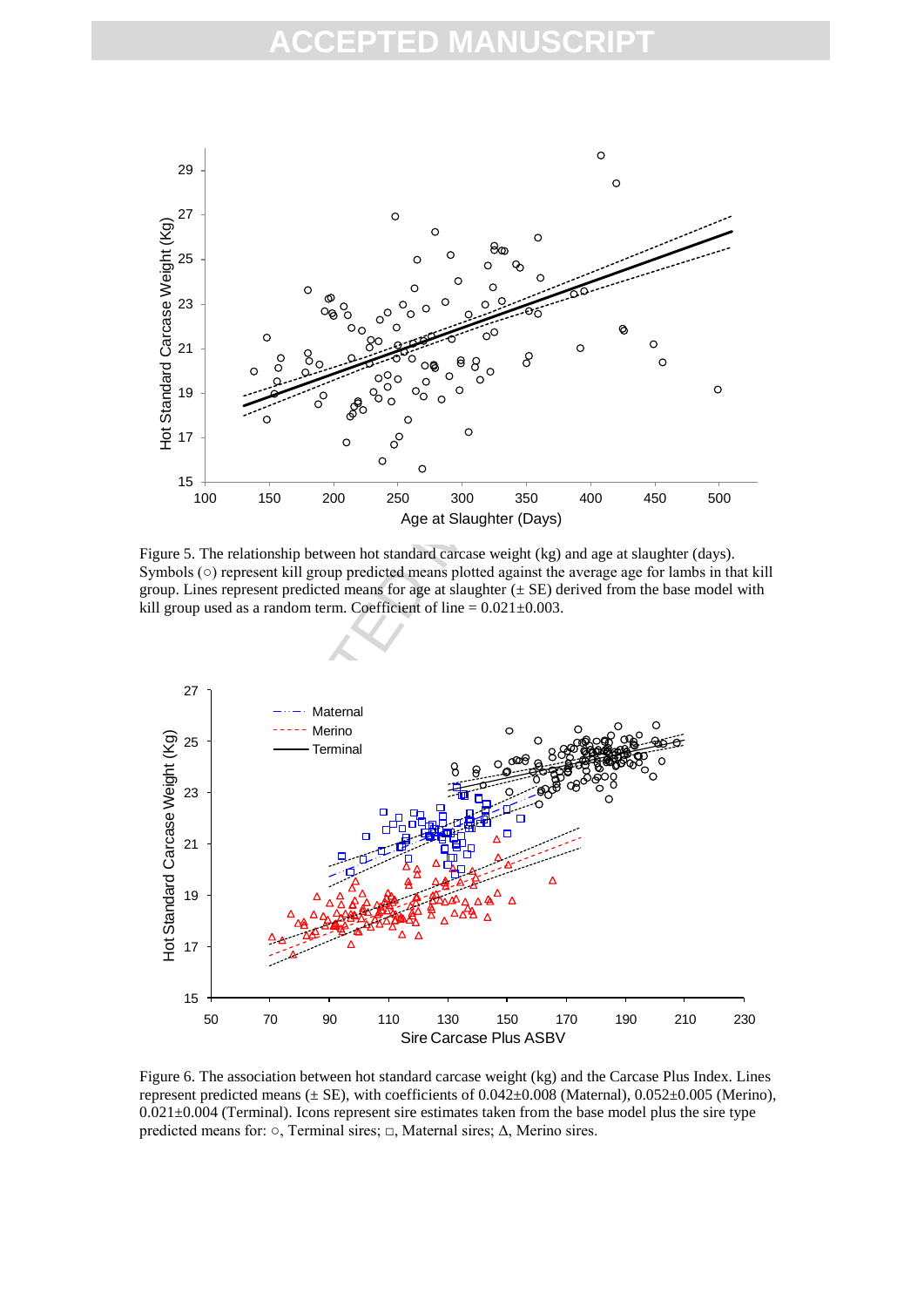| $\sum_{i=1}^{n} a_i$ |      |      |      |      |      |      |          |           |          |      |     |                    |    |     |     |            |                       |      |             |       |
|----------------------|------|------|------|------|------|------|----------|-----------|----------|------|-----|--------------------|----|-----|-----|------------|-----------------------|------|-------------|-------|
| Site                 |      |      | Year |      |      | Sex  |          | Sire type |          |      |     | Birth-rearing type |    |     |     |            | Dam breed (sire type) |      |             | Total |
|                      | 2007 | 2008 | 2009 | 2010 |      | M    | Maternal | Merino    | Terminal |      | 21  | 22                 |    | 32  | 33  | <b>BLM</b> | MМ                    | TМ   | <b>TBLM</b> |       |
| Kirby                | 233  | 39   | 279  | 360  | 404  | 859  | 272      | 224       | 767      | 629  | 169 | $44^\circ$         |    |     |     | 272        | 224                   | 324  | 443         | 1263  |
| Trangie              |      | 217  | 193  | 199  | 198  | 411  | 117      | 120       | 372      | 124  | 30  | 330                |    | 42  | 75  |            | 120                   | 147  | 225         | 609   |
| Cowra                | 284  | 144  | 197  | 185  | 252  | 558  | 147      | 108       | 555      | 185  | 76  | 390                |    |     | 67  | 147        | 108                   | 311  | 244         | 810   |
| Rutherglen           | 292  | 213  | 208  | 204  | 301  | 616  | 137      | 126       | 654      | 241  | 49  | 526                |    | 30  | 60  | 137        | 126                   | 115  | 539         | 917   |
| Hamilton             | 192  | 191  | 167  | 180  | 249  | 481  | 130      | 107       | 493      | 355  | 81  | 266                |    | 14  | 10  | 130        | 107                   | 309  | 184         | 730   |
| Struan               | 257  | 123  | .72  | 163  | 245  | 470  | 135      | 74        | 506      | 231  | 56  | 362                |    | 33  | 28  | 135        | 74                    | 105  | 401         | 715   |
| Turretfield          | 261  | 215  | 213  | 235  | 297  | 627  | 183      | 154       | 587      | 282  | 50  | 492                |    | 29  | 66  | 183        | 154                   | 390  | 197         | 924   |
| Katanning            | 359  | 308  | 328  | 362  | 415  | 942  | 325      | 238       | 794      | 542  | 108 | 630                |    | 47  | 20  | 325        | 238                   | 683  | 111         | 1357  |
| Total                | 1878 | 1802 | 1757 | 1888 | 2361 | 4964 | 1446     | 1151      | 4728     | 2589 | 619 | 3437               | 70 | 283 | 327 | 446ء       | 151                   | 2384 | 2344        | 7325  |

**Table 1.** Number of progeny analysed in the HCWT and Dressing Percentage analysis at each site according to year, sex, sire type, birth-rearing type and dam breed within sire type. Note: numbers shown reflect data available for the dressing percentage analysis where the data set was smallest.

F, female; M, male (wethers); BLM, Border Leicester x Merino; MM, Merino x Merino; TM, Terminal x Merino; TBLM, Terminal x Border Leicester-Merino. Note:

numbers shown reflect data available for the dressing percentage analysis where the data set was smallest.

**ACCEPTE**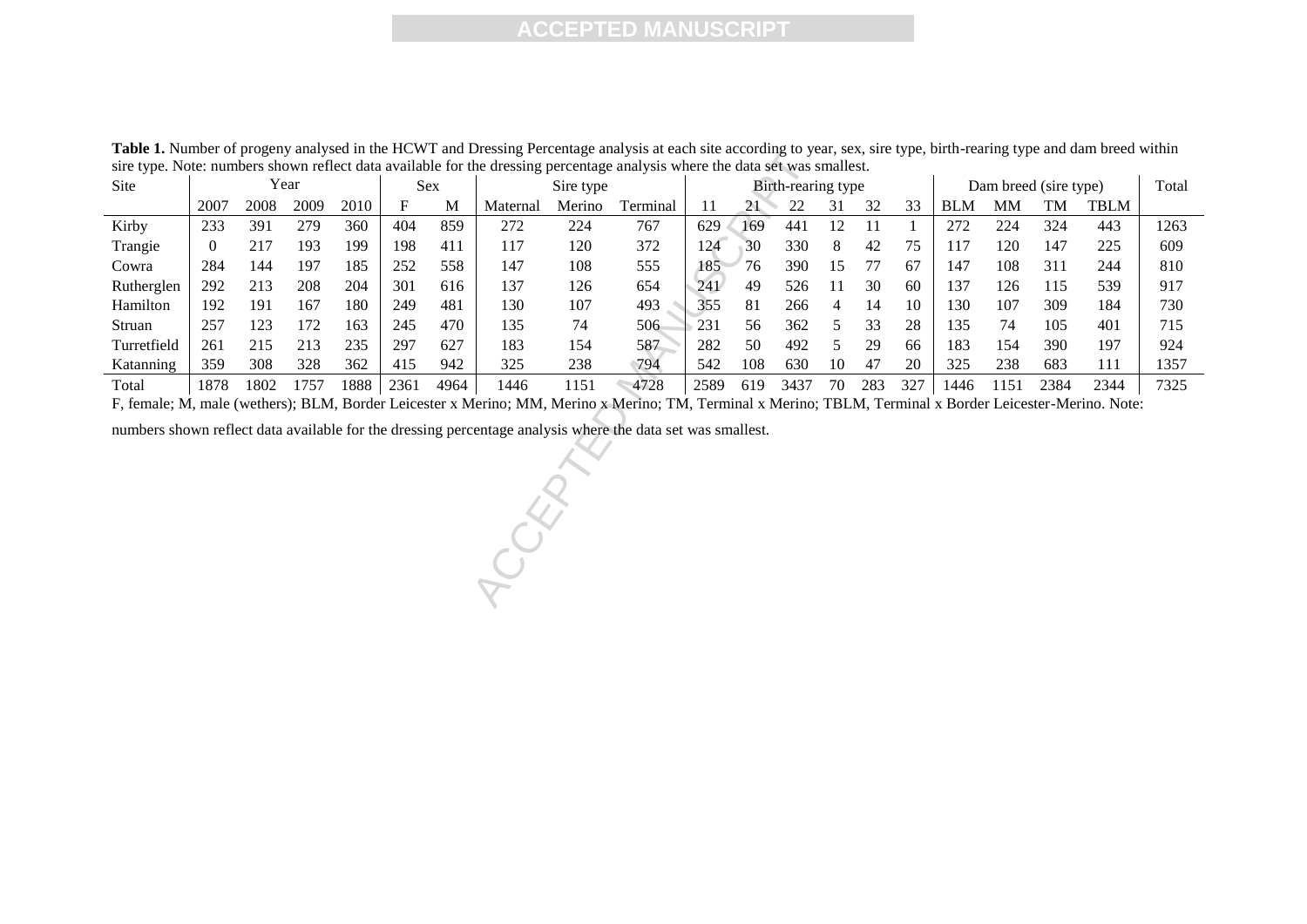| siaugnier age. |                          | <b>HCWT</b>     | <b>Dressing Percentage</b> | Slaughter       |
|----------------|--------------------------|-----------------|----------------------------|-----------------|
|                | Pre-Slaughter Wt<br>(Kg) | (Kg)            | (%)                        | age (days)      |
|                |                          |                 | <b>Site</b>                |                 |
| Kirby          | $54.2 \pm 7.18$          | $25.2 \pm 4.56$ | $46.0 \pm 3.38$            | 312±57.71       |
|                | (39.0, 78.2)             | (15.4, 40.0)    | (34.4, 59.4)               | (221, 427)      |
|                | $50.3 \pm 5.92$          | $23.7 \pm 3.14$ | $47.2 \pm 2.37$            | $204 \pm 60.83$ |
| Trangie        |                          |                 |                            |                 |
|                | (34.6, 69.8)             | (16.2, 34.7)    | (39.2, 53.7)               | (145, 346)      |
| Cowra          | $48.2 \pm 5.75$          | $23.2 \pm 3.17$ | $48.1 \pm 2.60$            | $195 \pm 52.17$ |
|                | (32.8, 68.8)             | (14.0, 35.3)    | (39.5, 58.8)               | (134, 329)      |
| Rutherglen     | 49.5±4.90                | $23.0 \pm 3.17$ | $46.4 \pm 3.05$            | 259±50.12       |
|                | (35.8, 65.5)             | (14.2, 32.0)    | (37.7, 55.8)               | (183, 396)      |
| Hamilton       | $46.7 \pm 5.21$          | $21.8 \pm 3.19$ | $46.5 \pm 3.11$            | $282 \pm 60.21$ |
|                | (27.8, 61.8)             | (12.5, 32.2)    | (34.9, 53.7)               | (187, 460)      |
| Struan         | $49.0 \pm 6.47$          | $22.7 \pm 3.74$ | $46.2{\pm}3.99$            | 265±46.36       |
|                | (32.5, 66.0)             | (12.8, 33.6)    | (35.6, 59.6)               | (205, 430)      |
| Turretfield    | $50.4 \pm 5.88$          | $22.6 \pm 3.42$ | $44.6 \pm 2.82$            | 261±46.93       |
|                | (35.6, 67.6)             | (14.6, 34.2)    | (37.6, 52.8)               | (184, 364)      |
| Katanning      | $52.0 \pm 6.23$          | $22.0 + 3.44$   | $42.0 \pm 3.35$            | 290±87.37       |
|                | (33.5, 77.0)             | (13.6, 36.0)    | (31.1, 54.4)               | (173, 504)      |
|                |                          |                 | Year                       |                 |
| 2007           | $49.5 \pm 6.06$          | $22.5 \pm 3.13$ | $45.4 \pm 3.42$            | $257 \pm 63.52$ |
|                | (32.5, 77.0)             | (12.8, 36.0)    | (31.1, 58.8)               | (152, 460)      |
| 2008           | $50.7 \pm 7.41$          | $22.9 \pm 4.38$ | $45.0 \pm 3.50$            | 288±90.58       |
|                | (33.0, 78.2)             | (13.6, 40.0)    | (33.4, 55.0)               | (134, 504)      |
| 2009           | $50.9 \pm 6.78$          | $23.4 \pm 3.92$ | $45.6 \pm 3.80$            | $260 \pm 58.18$ |
|                | (32.8, 76.2)             | (13.4, 40.0)    | (32.8, 59.4)               | (148, 365)      |
| 2010           | $50.9{\pm}5.49$          | $23.5 \pm 3.43$ | $46.1 \pm 3.90$            | $262 \pm 68.10$ |
|                | (27.8, 67.6)             | (12.5, 34.2)    | (32.1, 59.6)               | (144, 434)      |
|                |                          |                 | Sex                        |                 |
| Female         | $50.4 \pm 6.37$          | $23.4 \pm 3.61$ | $46.2 \pm 3.55$            | $252 + 58.71$   |
|                | (32.8, 77.0)             | (12.8, 40.0)    | (32.1, 58.0)               | (134, 434)      |
| Male (wether)  | $50.5 \pm 6.53$          | $23.0 \pm 3.83$ | $45.2 \pm 3.71$            | $274 \pm 76.77$ |
|                | (27.8, 78.2)             | (12.5, 40.0)    | (31.1, 59.6)               | (134, 504)      |
|                |                          |                 | Birth - Rear Type          |                 |
| 11             | $51.4 \pm 6.71$          | $23.3 \pm 3.94$ | $45.0 \pm 3.80$            | 270±72.12       |
|                | (31.4, 77.0)             | (13.4, 40.0)    | (31.1, 58.8)               | (135, 503)      |
| 21             | $50.7 \pm 6.39$          | $23.2 \pm 3.72$ | $45.7 \pm 3.67$            | $272 \pm 75.01$ |
|                | (34.4, 72.2)             | (13.8, 37.0)    | (35.4, 59.4)               | (134, 504)      |
| 22             | $50.1 \pm 6.33$          | $23.0 \pm 3.71$ | $45.7 \pm 3.61$            | $267 \pm 71.16$ |
|                | (27.8, 78.2)             | (12.5, 40.0)    | (32.1, 59.6)               | (134, 503)      |
| 31             |                          |                 |                            |                 |
|                | $50.5 \pm 6.22$          | $23.4 \pm 3.79$ | $46.2 \pm 3.74$            | $254 \pm 75.05$ |
|                | (38.2, 66.8)             | (15.0, 32.8)    | (37.3, 55.4)               | (146, 500)      |
| 32             | $48.5 \pm 6.01$          | $22.5 \pm 3.50$ | $46.2 \pm 3.66$            | $258 \pm 82.13$ |
|                | (33.5, 68.5)             | (12.8, 33.4)    | (35.6, 55.5)               | (137, 501)      |
| 33             | $48.9 \pm 5.68$          | $23.0 \pm 3.15$ | $47.0 \pm 2.90$            | $240 \pm 61.57$ |

| <b>Table 2.</b> Raw mean $\pm$ STDEV (min, max) for pre-slaughter weight, HCWT, dressing percentage, and |  |  |
|----------------------------------------------------------------------------------------------------------|--|--|
| slaughter age.                                                                                           |  |  |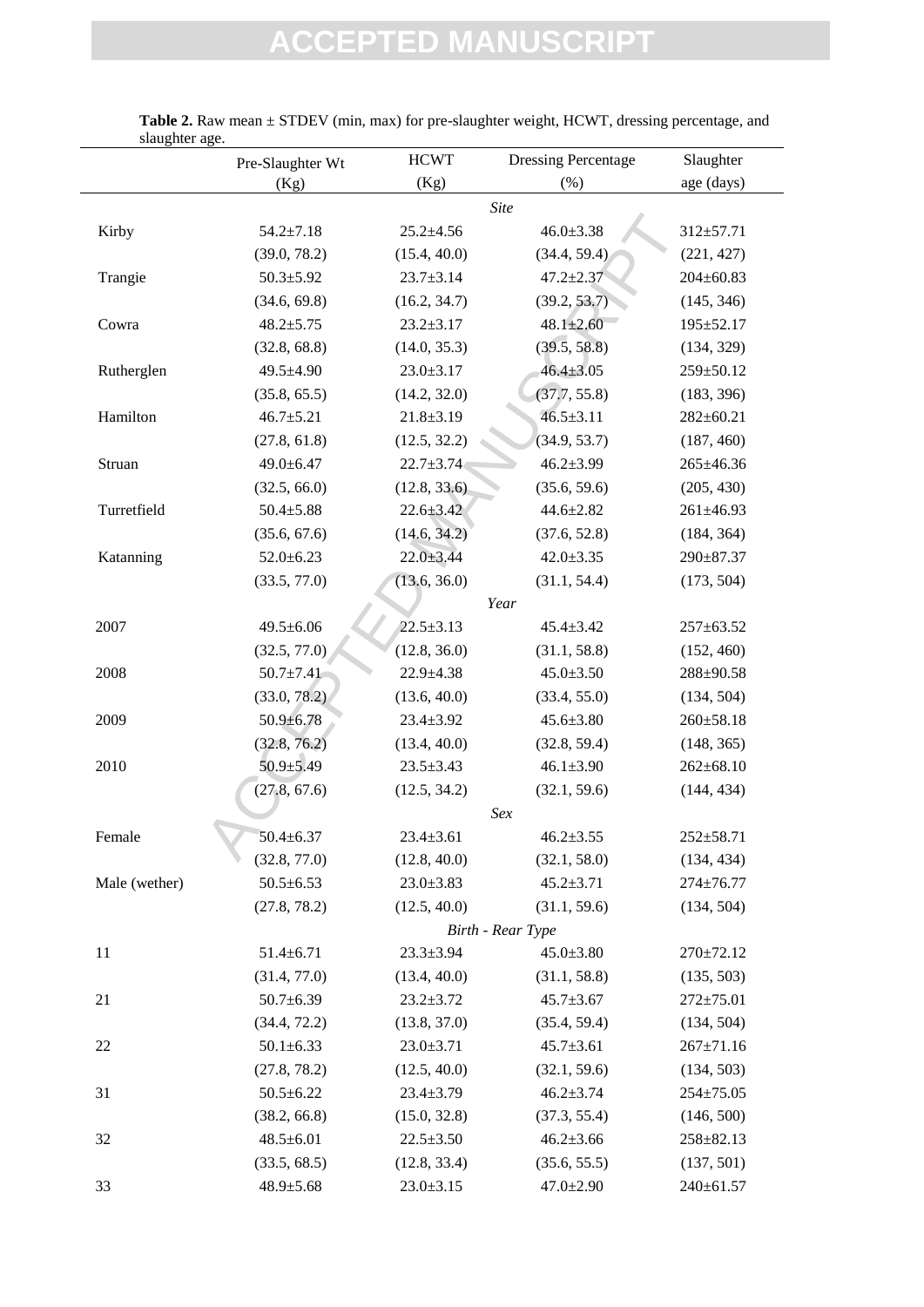|             | (34.0, 67.0)    | (15.2, 32.9)    | (36.5, 54.0)          | (139, 454)      |
|-------------|-----------------|-----------------|-----------------------|-----------------|
|             |                 |                 | Dam breed (Sire type) |                 |
| <b>BLM</b>  | $49.1 \pm 6.32$ | $22.1 \pm 3.40$ | $44.9 \pm 3.45$       | $261 \pm 64.56$ |
|             | (27.8, 73.6)    | (12.5, 36.6)    | (33.0, 59.4)          | (136, 434)      |
| МM          | $48.4 \pm 6.09$ | $21.0 \pm 3.45$ | $43.2 \pm 3.37$       | $359 \pm 66.67$ |
|             | (32.5, 69.2)    | (12.8, 33.8)    | (33.6, 56.2)          | (187, 504)      |
| TM          | $50.5 \pm 6.53$ | $22.9 \pm 3.42$ | $45.4 \pm 3.71$       | $246 \pm 56.67$ |
|             | (34.4, 77.0)    | (14.8, 38.8)    | (31.1, 56.4)          | (134, 432)      |
| <b>TBLM</b> | $52.4 \pm 6.16$ | $24.9 \pm 3.68$ | $47.2 \pm 3.12$       | $246 \pm 56.45$ |
|             | (32.8, 78.2)    | (15.4, 40.0)    | (32.1, 59.6)          | (138, 434)      |

BLM: Border Leicester x Merino; MM: Merino x Merino; TM: Terminal x Merino; TBLM: Terminal x

Border Leicester-Merino.

48.4±6.09 21.0±3.45 43.2±3.37 35<br>
(32.5, 69.2) (12.8, 33.8) (33.6, 56.25 ) (1<br>
50.5±6.53 22.9±3.42 35.8, 65.25 ) (1<br>
(34.4, 77.0) (14.8, 38.8) (31.1, 56.4) (2<br>
52.4±6.16 24.9±3.68 47.2±3.12 24<br>
(32.8, 78.2) (15.4, 40.0) (3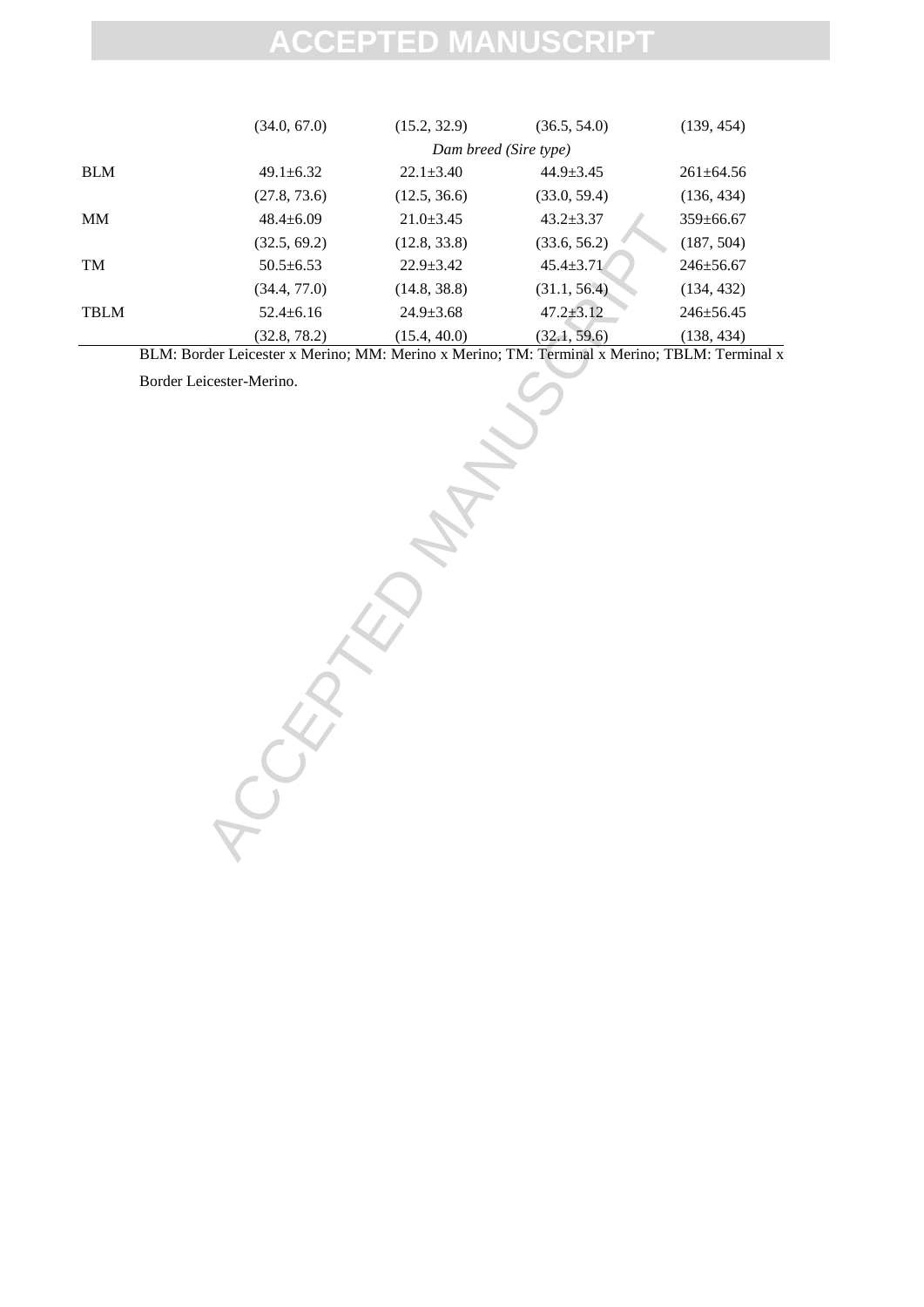|         | <b>PWWT ASBV</b> | PEMD ASBV             | PFAT ASBV             | Carcase Plus Index |
|---------|------------------|-----------------------|-----------------------|--------------------|
|         |                  | <b>Maternal Sires</b> |                       |                    |
| Minimum | $-3.656$         | $-1.44$               | $-1.611$              | 94.34              |
| Maximum | 10.486           | 1.819                 | 2.556                 | 154.56             |
| Mean    | 5.219            | 0.141                 | $-0.055$              | 128.122            |
|         |                  | Merino Sires          |                       |                    |
| Minimum | $-4.995$         | $-2.018$              | $-1.89$               | 70.62              |
| Maximum | 8.386            | 2.69                  | 1.5                   | 165.32             |
| Mean    | 1.934            | $-0.023$              | $-0.197$              | 111.827            |
|         |                  |                       | <b>Terminal Sires</b> |                    |
| Minimum | 1.128            | $-2.895$              | $-2.439$              | 132.19             |
| Maximum | 18.082           | 4.921                 | $-2.274$              | 207.21             |
| Mean    | 12.157           | 1.070                 | $-0.834$              | 176.290            |
|         |                  |                       |                       |                    |

| Table 3. Minimum, maximum, and mean Australian Sheep Breeding Values (ASBV) and Carcase Plus |
|----------------------------------------------------------------------------------------------|
| Index values for the Maternal, Merino, and Terminal sires used in this study.                |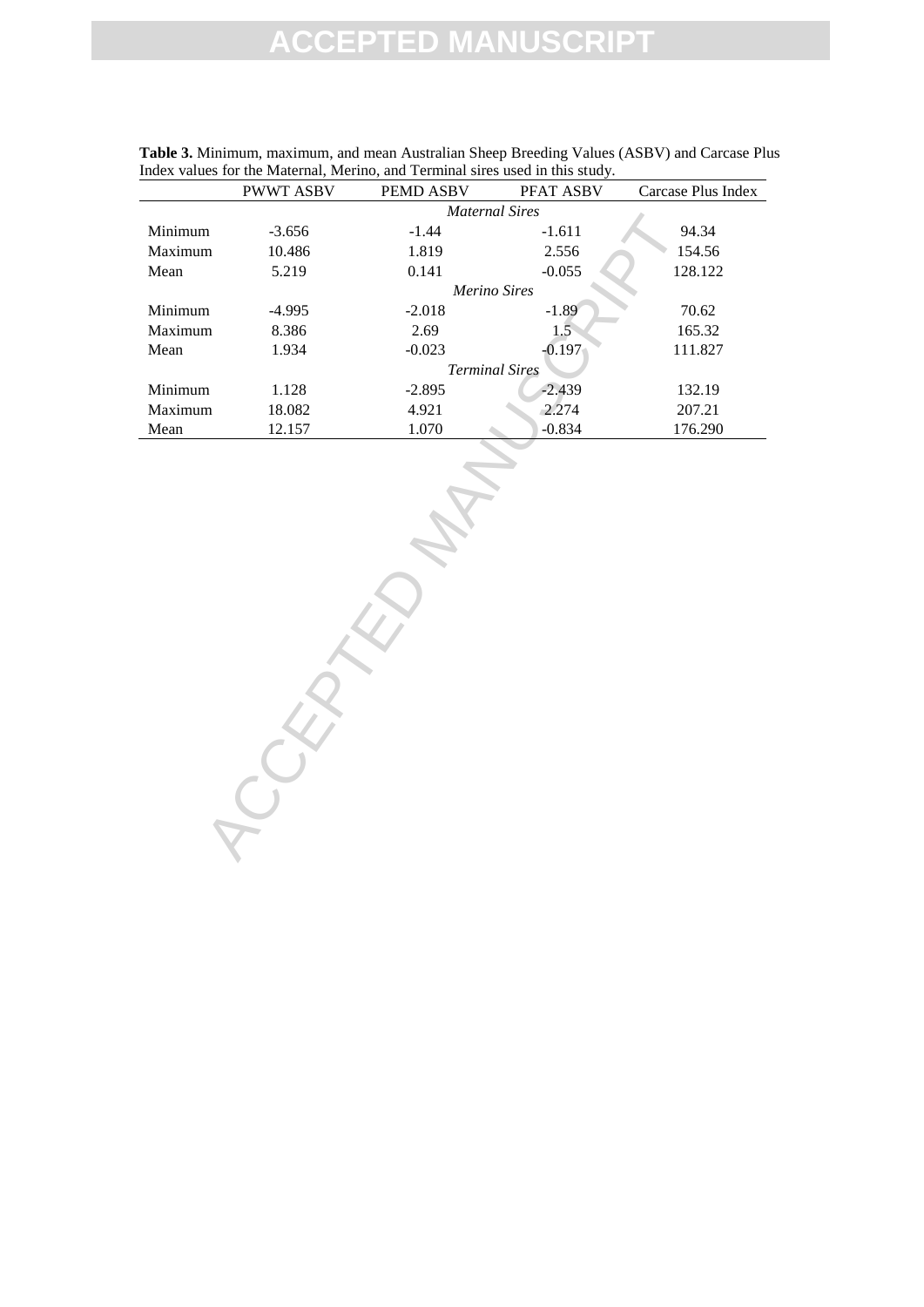| Effect                                        | Dressing Percentage Model - |          |                                  |          |                                |           |                   |          |  |  |
|-----------------------------------------------|-----------------------------|----------|----------------------------------|----------|--------------------------------|-----------|-------------------|----------|--|--|
|                                               | Pre-slaughter Weight Model  |          | <b>Dressing Percentage Model</b> |          | pre-slaughter weight corrected |           | <b>HCWT</b> Model |          |  |  |
|                                               | NDF, DDF                    | F-Value  | NDF, DDF                         | F-Value  | NDF, DDF                       | F-Value   | NDF, DDF          | F-Value  |  |  |
| Site                                          | 7, 1247                     | $224**$  | 7, 1235                          | 480**    | 7, 1122                        | $3.01**$  | 7,1310            | 168.39** |  |  |
| Year                                          | 3,5681                      | $3.44*$  | 3,5588                           | $17.5**$ | 3,5586                         | $7.81**$  | 3,5709            | $5.11**$ |  |  |
| Site*Year                                     | 20, 1247                    | 51.3**   | 20, 1235                         | 122**    | 20, 1122                       | $6.43**$  | 20, 1310          | 99.64**  |  |  |
| Kill group (Site*Year)                        | 81, 1247                    | 52.0**   | 81, 1235                         | 39.3**   | 81, 1122                       | 3.96**    | 83, 1310          | 59.54**  |  |  |
| Sex                                           | 1, 1247                     | 309**    | 1,1235                           | $10.5*$  | 1, 1122                        | $4.24*$   | 1,1310            | 318.6**  |  |  |
| Sire type                                     | 2, 1247                     | 366**    | 2, 1235                          | 158**    | 2, 1122                        | $20.17**$ | 2,1310            | 255.88** |  |  |
| Birth type - Rear type                        | 5, 1247                     | $81***$  | 5, 1235                          | $3.2**$  | 5, 1122                        | 1.53      | 5,1310            | 44.81**  |  |  |
| Maternal type (Sire type)                     | 1, 1247                     | 532**    | 1, 1235                          | 74.6**   | 1, 1122                        | $21.44**$ | 1,1310            | 221.02** |  |  |
| Site*Sex                                      | 7, 1247                     | $7.47**$ | 7,1235                           | $3.61**$ | 7, 1122                        | $2.94**$  |                   |          |  |  |
| Year*Sex                                      | 3, 1247                     | 3.90**   |                                  |          |                                |           |                   |          |  |  |
| Site*Year*Sex                                 | 20, 1247                    | $3.06**$ |                                  |          |                                |           |                   |          |  |  |
| Birth type - Rear type*Sire type              |                             |          |                                  |          | 10, 1122                       | 1.87*     | 10, 1310          | $3.81**$ |  |  |
| Birth type - Rear type*Maternal               |                             |          |                                  |          |                                |           |                   |          |  |  |
| type (Sire type)                              |                             |          | 15, 1235                         | 1.96*    | 5, 1122                        | $2.4*$    | 5, 1310           | $3.02*$  |  |  |
| Pre-slaughter weight (kg)                     |                             |          |                                  |          | 1, 1122                        | 41.32**   |                   |          |  |  |
| Pre-slaughter weight (kg)*Site                |                             |          |                                  |          | 7, 1122                        | $2.29*$   |                   |          |  |  |
| Pre-slaughter weight (kg)*Year                |                             |          |                                  |          | 3, 1122                        | $7.21**$  |                   |          |  |  |
| Pre-slaughter weight                          |                             |          |                                  |          |                                |           |                   |          |  |  |
| $(kg)*$ Site*Year                             |                             |          |                                  |          | 20, 1122                       | 4.59**    |                   |          |  |  |
| Pre-slaughter weight (kg)*Sire                |                             |          |                                  |          |                                |           |                   |          |  |  |
| type<br>Pre-slaughter weight $(kg)^*$         |                             |          |                                  |          | 2, 1122                        | 4.59**    |                   |          |  |  |
| Maternal type (Sire type)                     |                             |          |                                  |          | 1, 1122                        | 9.41**    |                   |          |  |  |
| Pre-slaughter weight $(kg)$ <sup>*</sup> Kill |                             |          |                                  |          |                                |           |                   |          |  |  |
| group (Site*Year)                             |                             |          |                                  |          | 81, 1122                       | $3.12**$  |                   |          |  |  |

\*, P<0.05; \*\*, P<0.01. NDF, DDF; numerator and denominator degrees of freedom.